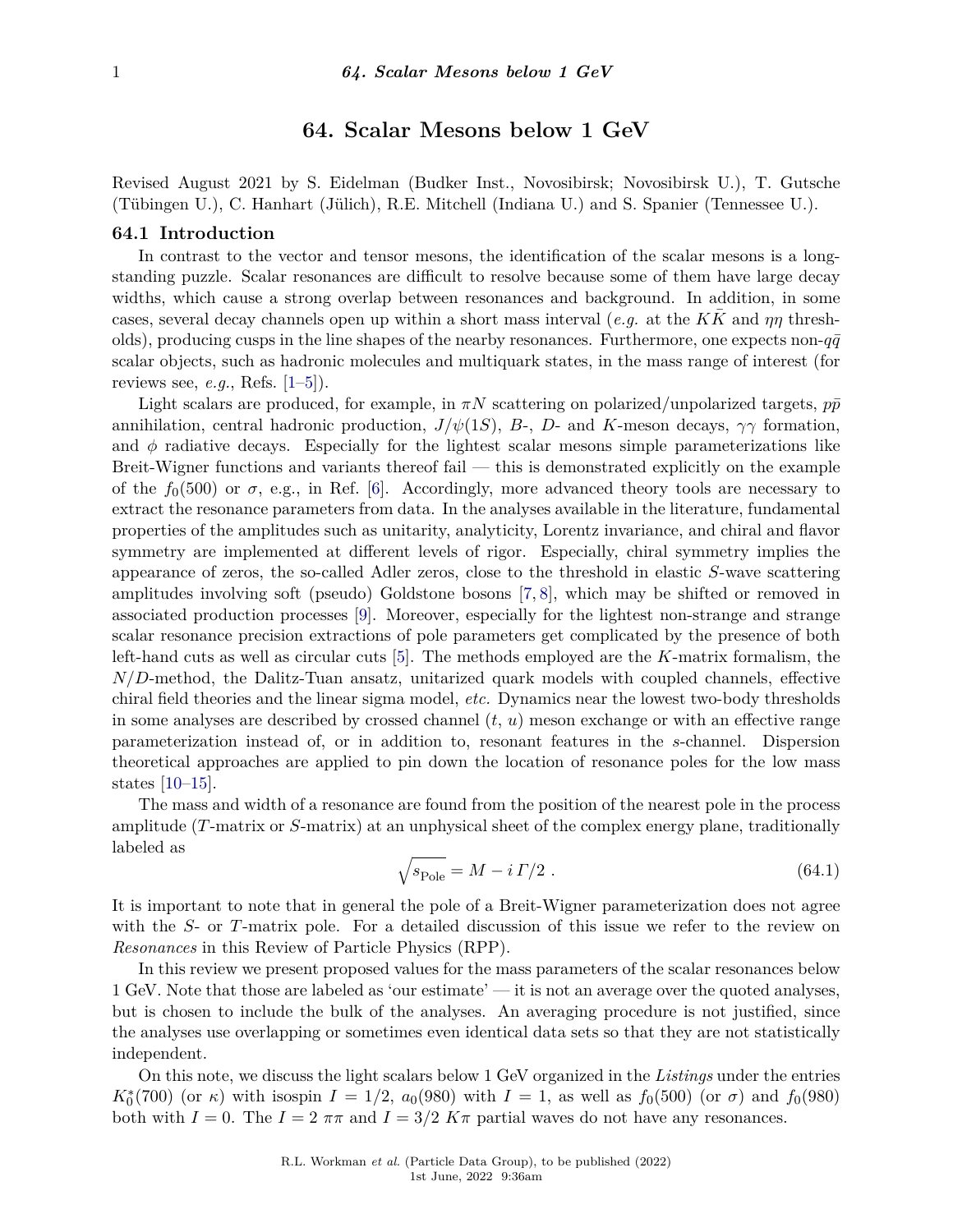**64.2** The  $K^*_0(700)$ , also known as  $\kappa$   $(I = 1/2)$ 

The  $K_0^*(700)$  shows up as a pole in the low energy  $\pi K$  scattering, although its presence and properties are difficult to establish, since it appears to have a very large width ( $\Gamma \approx 500$  MeV) and resides close to the  $K\pi$  threshold. Hadronic  $D$ - and  $B$ -meson decays provide additional data points in the vicinity of the *Kπ* threshold and are discussed in detail in the *Review on Multibody Charm Analyses* in this RPP. With a few exceptions discussed there, the three- or more-hadron Charm Analyses in this KPP. With a few exceptions discussed there, the three- or more-hadron<br>final states are usually treated as non-interacting two-body systems. Precision information from semileptonic *D* decays, where the strongly interacting two-particle final states could be treated without approximation, is not available. BES II [\[16\]](#page-9-1) (re-analyzed in [\[17\]](#page-9-2)) finds a  $K_0^*(700)$ -like structure in  $J/\psi(1S)$  decays to  $\bar{K}^{*0}(892)K^+\pi^-$  where  $K_0^*(700)$  recoils against the  $K^*(892)$ . The decay  $\tau^- \to K_S^0 \pi^- \nu_\tau$  can be considered clean with respect to final-state interactions and is studied by Belle [\[18\]](#page-9-3), with  $K_0^*(700)$  parameters fixed to those of Ref. [\[16\]](#page-9-1).



**Figure 64.1:** Location of the  $K_0^*(700)$  (or  $\kappa$ ) poles in the complex energy plane. Red circles denote the results of the most sophisticated analyses based on dispersion relations (see text for details), poles extracted from Breit-Wigner fits are shown as blue squares, while all other analyses quoted in the *Listings* are denoted by black triangles. The corresponding references are given in the listing. The arrow shows the location of the  $\pi K$  thresholds. The grey box indicates the ranges extracted as 'our estimate' of the pole locations.

Some authors find a  $K_0^*(700)$  pole in their phenomenological analysis (see, *e.g.*, [\[19](#page-9-4)[–28\]](#page-9-5)), while others do not need to include it in their fits (see, *e.g.*, [\[29–](#page-9-6)[33\]](#page-9-7)). All works including constraints from chiral symmetry at low energies naturally find a light  $K_0^*(700)$  below 800 MeV, see, *e.g.*, [\[34–](#page-9-8)[39\]](#page-9-9). The analysis of Ref. [\[14,](#page-8-7) [40\]](#page-9-10) is based on the Roy-Steiner equations, which include analyticity and crossing symmetry constraints. Ref. [\[15\]](#page-9-0) uses the Padé method to extract pole parameters after refitting scattering data constrained to satisfy forward dispersion relations. All three arrive at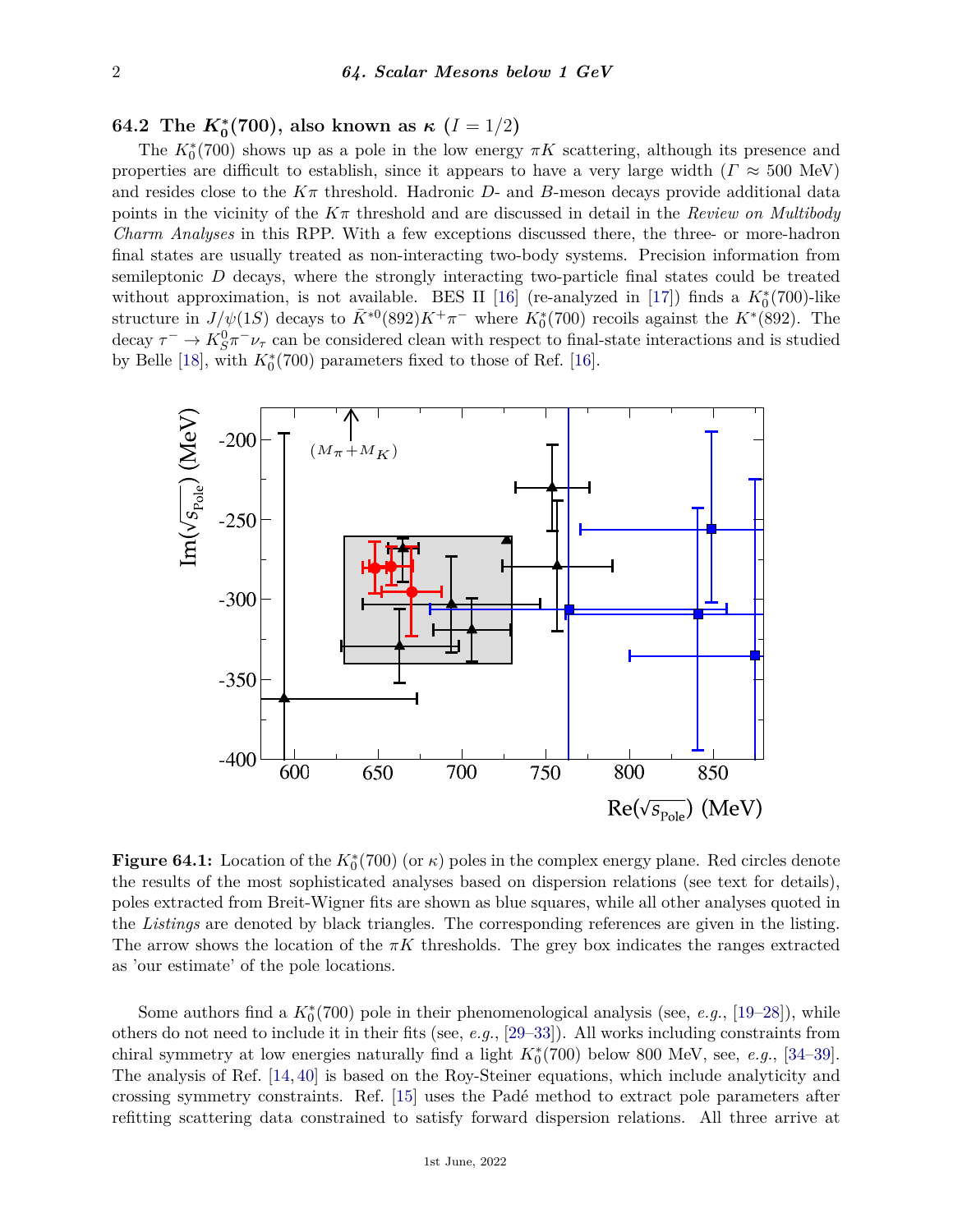compatible pole positions for the  $K_0^*(700)$  that are consistent with the pole parameters deduced from other theoretical methods. Due to their large uncertainties, the pole locations deduced from the Breit-Wigner fits appear to be just about consistent with the other determinations, but the real parts of all those analyses lie systematically too high. Moreover, phase shifts extracted from real parts of all those analyses lie systematically too high. Moreover, phase shifts extracted from the Breit-Wigner functions for the  $K_0^*(700)$  are very different from the known scalar  $\pi K$  phase shifts. The various poles are shown in in Fig. 64.1. The compilation in this figure justifies the pole parameters of the  $K_0^*(700)$ , which we quote as 'our estimate', namely,

$$
\sqrt{s_{\text{Pole}}^{\kappa}} = (630 - 730) - i(260 - 340) \text{ MeV}. \qquad (64.2)
$$

For an extensive discussion about the  $\pi K$  system in general and the  $\kappa$  meson in particular, see Ref. [\[41\]](#page-9-11).

# **64.3** The  $a_0(980)$   $(I = 1)$

The  $a_0(980)$  couples strongly to the channels  $\pi\eta$  and *KK*. Independent of any model, the *KK* component must be large in the  $a_0(980)$  wave function, since the mass of the  $a_0(980)$  lies very close to the opening of the  $K\bar{K}$  channel, to which it strongly couples [\[42,](#page-9-12) [43\]](#page-9-13). This generates a pronounced cusp-like behavior in the resonant amplitude and to reveal its true coupling constants the presence of the *KK* channel cannot be ignored. All listed  $a<sub>0</sub>(980)$  measurements agree on a mass position value near 980 MeV, but the width deduced from the imaginary part of the pole location has values between 50 and 100 MeV, mostly due to the different models. For example,



**Figure 64.2:** Location of the  $a_0(980)$  poles from different extractions in the complex energy plane. The corresponding references are given in the *Listings*. Also shown are the thresholds for the *K*+*K*<sup>−</sup> and  $K^0\bar{K}^0$  channels, relevant for  $a_0(980)^0$ , and for the  $K^-K^0$  channel, relevant for the  $a_0(980)^-$ . The grey box indicates the ranges extracted as 'our estimate' of the pole locations.

the analysis of the  $p\bar{p}$  annihilation data [\[42\]](#page-9-12) using a unitary *K*-matrix description finds a width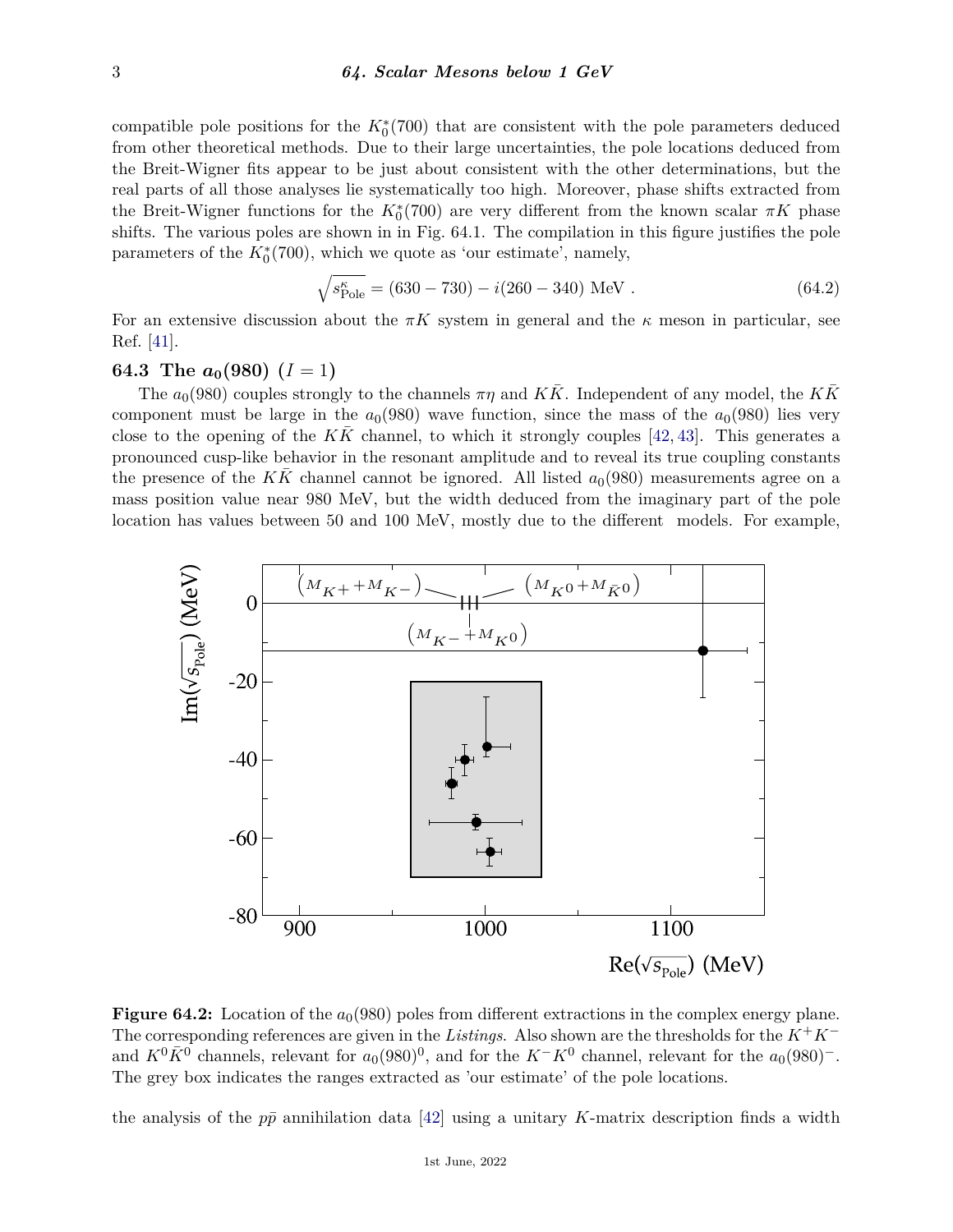determined from the *T*-matrix pole of  $92 \pm 8$  MeV. Note that the width of the  $a_0(980)$  line shape is typically smaller than what could be expected from the pole location.

The relative coupling  $KK/\pi\eta$  is determined indirectly from  $f_1(1285)$  [\[44–](#page-9-14)[46\]](#page-9-15) or  $\eta(1410)$  decays [\[47](#page-9-16)[–49\]](#page-9-17), from the line shape observed in the  $\pi\eta$  decay mode [\[50–](#page-9-18)[53\]](#page-10-0), or from the coupled-channel analysis of the  $\pi\pi\eta$  and  $KK\pi$  final states of  $p\bar{p}$  annihilation at rest [\[42\]](#page-9-12).

There are different recent extractions of the  $a<sub>0</sub>(980)$  pole location. Refs. [\[36,](#page-9-19) [37,](#page-9-20) [39,](#page-9-9) [54\]](#page-10-1) use unitarized chiral perturbation theory. Ref. [\[55\]](#page-10-2) used a similar formalism to extract the pole of the  $a_0(980)$ , employing the amplitude fixed in Ref. [\[56\]](#page-10-3). A dispersion theoretical approach to the isovector scalar  $\pi\eta - KK$  system is presented in Ref. [\[57\]](#page-10-4) that may be refined further from studies of heavy meson decays [\[58\]](#page-10-5). Those efforts lead to a rather precise determination of the  $a_0(980)$ pole location [\[59\]](#page-10-6). A value consistent for the mass parameter, but with a larger width, is found in a recent analysis of 1996 LEAR data for  $\bar{p}p$  annihilation in flight employing a *K*-matrix [\[60\]](#page-10-7). The poles extracted in Refs. [\[39,](#page-9-9)[42,](#page-9-12)[53,](#page-10-0)[55,](#page-10-2)[59,](#page-10-6)[60\]](#page-10-7) are shown in Fig. 64.2 together with the range of acceptable pole parameters extracted from this compilation, namely,

$$
\sqrt{s_{\text{Pole}}^{a_0(980)}} = (960 - 1030) - i(20 - 70) \text{ MeV}
$$
 (64.3)

indicated by the box.

## **64.4 The**  $f_0(500)$ , also known as  $\sigma$ -meson ( $I = 0$ )

For discussions of the  $\pi \pi S$  wave below the *KK* threshold and on the long history of the  $f<sub>0</sub>(500)$ , which was suggested in linear sigma models more than 50 years ago, see the review [\[5\]](#page-8-1). Information on the  $\pi\pi$  *S*-wave phase shift  $\delta^I_J = \delta^0_0$  was already extracted many years ago from  $\pi N$  scattering [\[61](#page-10-8)[–63\]](#page-10-9), and near the  $\pi\pi$  threshold from  $K_{e4}$  decays [\[64\]](#page-10-10). The kaon decays were later revisited leading to consistent data with very much improved statistics [\[65,](#page-10-11)[66\]](#page-10-12). The reported  $\pi \pi \to K K$  cross sections [\[67](#page-10-13)[–70\]](#page-10-14) have large uncertainties. The  $\pi N$  data have been analyzed in combination with high-statistics data (see entries labeled as RVUE for re-analyses of the data). The  $2\pi^0$  invariant mass spectra, extracted from  $p\bar{p}$  annihilation at rest into  $3\pi^0$  [\[71,](#page-10-15)[72\]](#page-10-16) and into  $5\pi^0$  [\[73\]](#page-10-17) and from central *pp* collision [\[74\]](#page-10-18) do not show a distinct resonance structure below 900 MeV, but these data are consistently described with the standard solution for the *ππ* scalar isoscalar *S*-wave extracted from high energy  $\pi N \to \pi \pi N$  data [\[62,](#page-10-19) [75\]](#page-10-20), which allows for the existence of the broad *f*<sub>0</sub>(500). An enhancement is observed in the  $\pi^{+}\pi^{-}$  invariant mass near threshold in the decays  $D^+ \to \pi^+\pi^-\pi^+$  [\[76–](#page-10-21)[78\]](#page-10-22) and  $J/\psi(1S) \to \omega\pi^+\pi^-$  [\[79,](#page-10-23) [80\]](#page-10-24), and in  $\psi(2S) \to J/\psi(1S)\pi^+\pi^-$  with very limited phase space [\[81,](#page-10-25) [82\]](#page-10-26).

The precise  $f_0(500)$  (or  $\sigma$ ) pole is difficult to establish because of its large width. The  $\pi\pi$ scattering amplitude shows an unusual energy dependence due to the presence of the Adler zero in the unphysical regime close to the threshold [\[7,](#page-8-3) [8\]](#page-8-4), required by chiral symmetry. However, most of the analyses listed under  $f_0(500)$  agree on a pole position near  $(500 - i 250 \text{ MeV})$ . In particular, analyses of  $\pi\pi$  data that include unitarity, are consistent with the near threshold  $\pi\pi$  data from *Ke*<sup>4</sup> decays, and the chiral symmetry constraints from Adler zeroes and/or scattering lengths find a light *f*0(500), see, *e.g.*, [\[83,](#page-10-27) [84\]](#page-10-28).

Precise pole positions with an uncertainty of less than 20 MeV (see our table for the *T*-matrix pole in the *Listings*) were extracted using the Roy equations, which are twice subtracted dispersion relations derived from crossing symmetry and analyticity. In Ref. [\[11\]](#page-8-8) the subtraction constants were fixed to the *S*-wave scattering lengths  $a_0^0$  and  $a_0^2$  derived from matching the Roy equations and two-loop chiral perturbation theory [\[10\]](#page-8-6). The only additional relevant input to fix the  $f_0(500)$ pole turned out to be the *ππ*-wave phase shifts at some higher energy point, chosen as 800 MeV. The analysis was improved further in Ref. [\[13\]](#page-8-9). Alternatively, in Ref. [\[12\]](#page-8-10) Roy equations were used as constraints for a fit to the data. In that reference also once-subtracted Roy–like equations,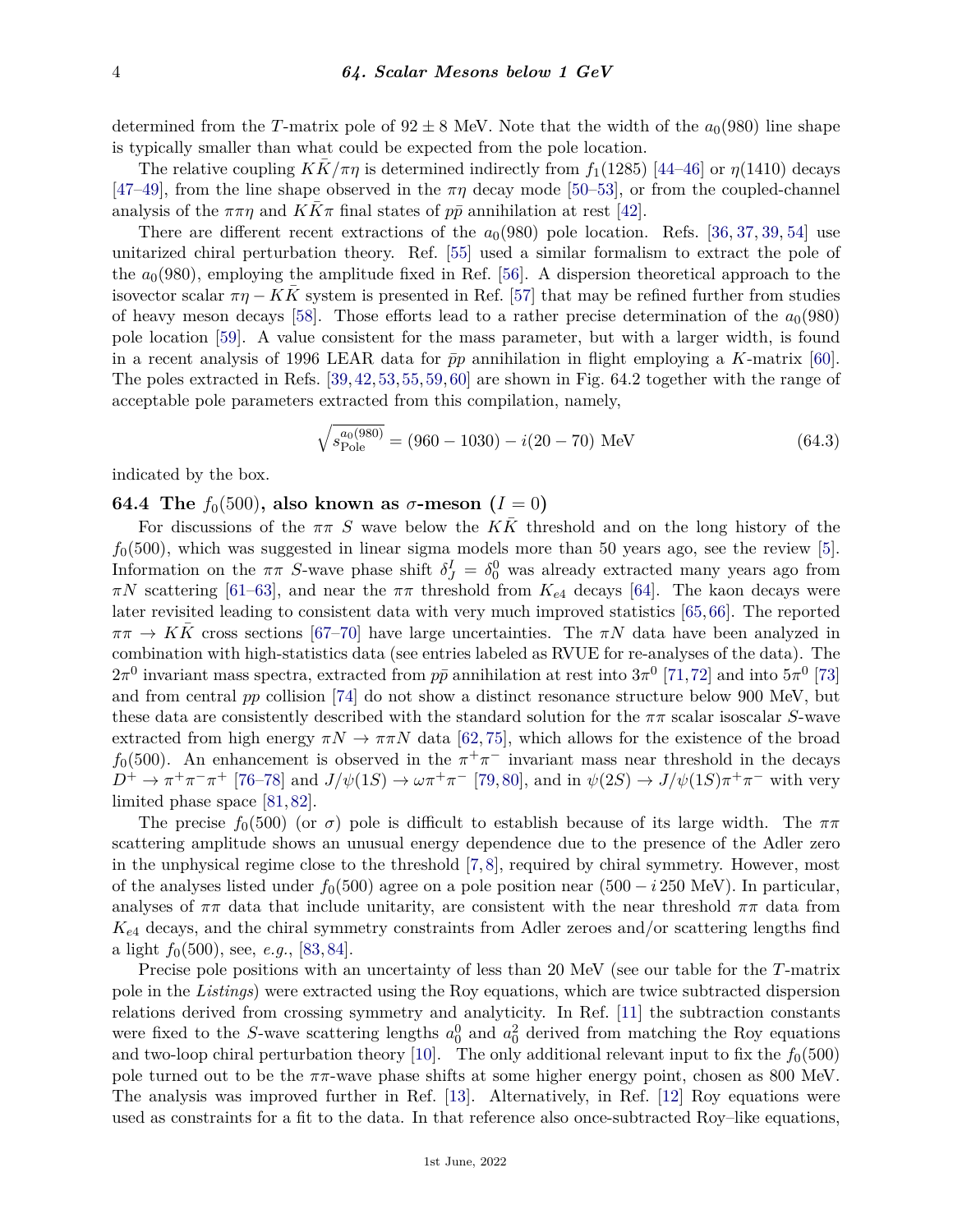called GKPY equations, were used, since the extrapolation into the complex plane based on the twice-subtracted equations leads to larger uncertainties, mainly due to the limited experimental information on the isospin  $2 \pi \pi$  scattering length. Ref. [\[85\]](#page-10-29) uses Padé approximants for the analytic continuation. All these extractions find consistent results. Using analyticity and unitarity only to describe data from  $K_{2\pi}$  and  $K_{e4}$  decays, Ref. [\[86\]](#page-10-30) finds consistent values for the pole position and the scattering length  $a_0^0$ . The importance of the  $\pi\pi$  scattering data for fixing the  $f_0(500)$  pole is nicely illustrated by comparing analyses of  $\bar{p}p \to 3\pi^0$  omitting [\[71,](#page-10-15)[87\]](#page-10-31) or including [\[72,](#page-10-16)[88\]](#page-11-0) information on *ππ* scattering: while the former analyses find an extremely broad structure above 1 GeV, the latter find  $f_0(500)$  masses of the order of 400 MeV.



**Figure 64.3:** Location of the  $f_0(500)$  (or  $\sigma$ ) poles in the complex energy plane. Circles denote the recent analyses based on Roy(-like) dispersion relations, poles extracted from Breit-Wigner fits are shown as blue squares, while all other analyses are denoted by triangles. The corresponding references are given in the *Listings*. The grey box indicates the ranges extracted as 'our estimate' of the pole locations.

From Fig. 64.3 we read the range of pole positions for the  $f_0(500)$ , namely,

$$
\sqrt{s_{\text{Pole}}^{\sigma}} = (400 - 550) - i(200 - 350) \text{ MeV} . \qquad (64.4)
$$

The plot contains the poles from Refs. [\[24,](#page-9-21) [35,](#page-9-22) [37,](#page-9-20) [39,](#page-9-9) [52,](#page-9-23) [54,](#page-10-1) [61,](#page-10-8) [72,](#page-10-16) [78,](#page-10-22) [81–](#page-10-25)[84,](#page-10-28) [86,](#page-10-30) [88–](#page-11-0)[107\]](#page-11-1) as well as the advanced dispersion analyses  $[10-13, 85]$  $[10-13, 85]$  $[10-13, 85]$ . The extracted  $f_0(500)$  pole position is very sensitive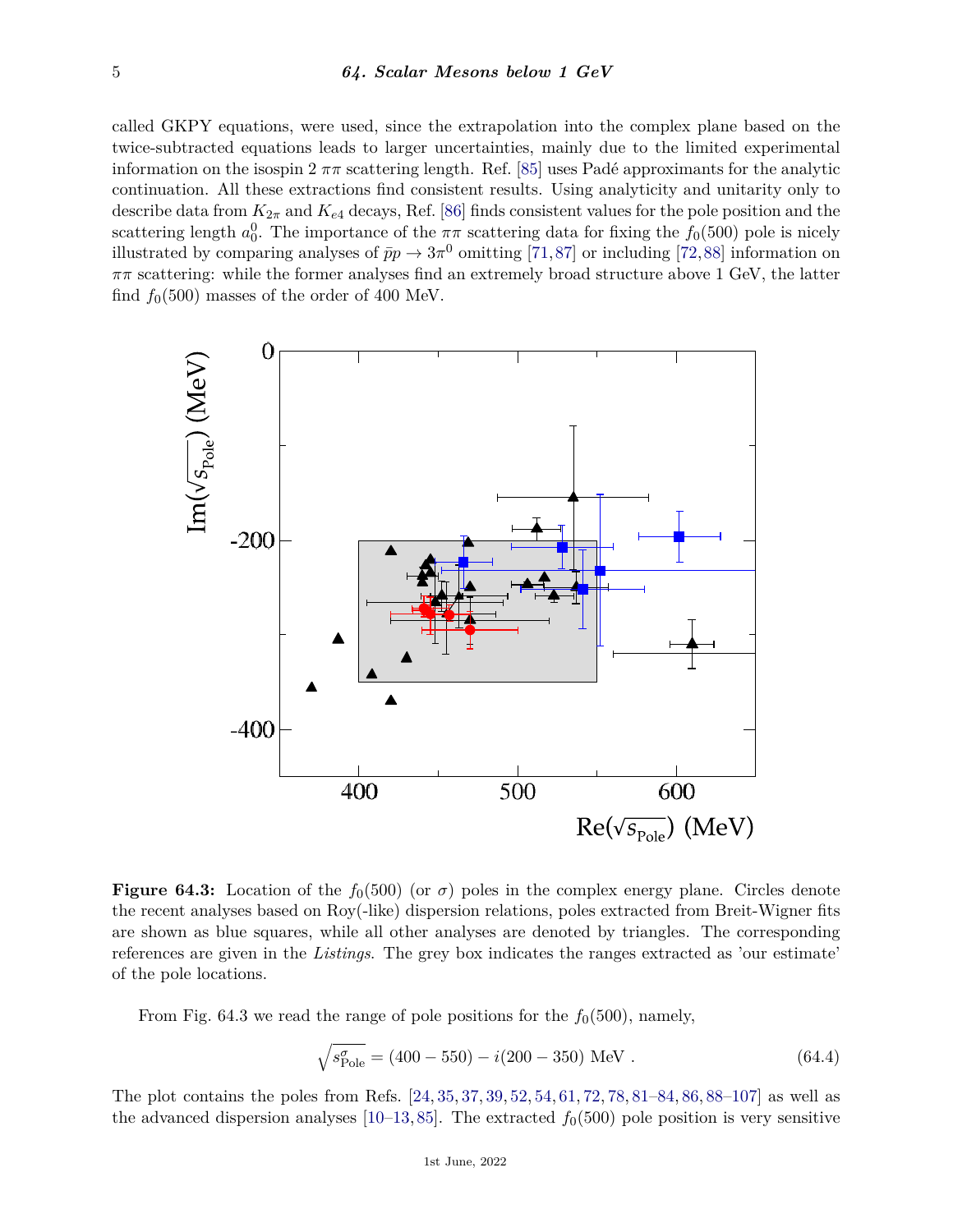to the high accuracy low energy  $\pi\pi$  scattering data [\[65,](#page-10-11) [66\]](#page-10-12). In fact, all analyses consistent with those data find poles within the accepted range indicated in the figure. As in case of the  $K_0^*(700)$ , poles extracted from Breit-Wigner analyses are shown as blue squares. Again we see that those poles have the tendency to appear at higher masses, although here the effect is not as pronounced as in case of the  $K_0^*(700)$ . One should not take this as an indication that using Breit-Wigners is justified in case of the  $f_0(500)$ , since  $\pi\pi$  phase shifts extracted from Breit-Wigners are in strong discrepancy with the scattering phase shifts.

If one uses just the most advanced dispersive analyses of Refs. [\[10–](#page-8-6)[13\]](#page-8-9), shown as solid dots in Fig. 64.3 to determine the pole location of the  $f_0(500)$ , the range narrows down to [\[5\]](#page-8-1)

$$
\sqrt{s_{\text{Pole}}^{\sigma}} = (449_{-16}^{+22}) - i(275 \pm 12) \text{ MeV}, \qquad (64.5)
$$

which is labeled as 'conservative dispersive estimate' in this reference.

Besides  $\pi\pi$ , the only other decay channel of the  $f_0(500)$  is two photons. Due to the large full width of the  $f_0(500)$  an extraction of its two-photon width directly from data is not possible. Thus, the values for *Γ*(*γγ*) quoted in the literature as well as the in *Listings* are based on the expression in the narrow width approximation [\[108\]](#page-11-2)  $\Gamma(\gamma\gamma) \simeq \alpha^2 |g_\gamma|^2/(4\text{Re}(\sqrt{s_{\text{Pole}}^{\sigma}}))$ , where  $g_\gamma$  is derived from the residue at the  $f_0(500)$  pole to two photons and  $\alpha$  denotes the electromagnetic fine-structure constant (see also the review on *Resonances* in this issue of the RPP). The explicit form of the expression may vary between different authors due to different definitions of the coupling constant, however, the expression given for  $\Gamma(\gamma\gamma)$  is free of ambiguities. According to Refs. [\[109–](#page-11-3)[112\]](#page-11-4), the data for  $f_0(500) \to \gamma\gamma$  are consistent with what is expected for a two step process of  $\gamma\gamma \to \pi^+\pi^$ via pion exchange in the *t*- and *u*-channel, followed by a final state interaction  $\pi^+\pi^ \to \pi^0\pi^0$ . The same conclusion is drawn in Ref. [\[113\]](#page-11-5), where the bulk part of the  $f_0(500) \rightarrow \gamma \gamma$  decay width is dominated by re-scattering. Therefore, it might be difficult to learn anything new about the nature of the  $f_0(500)$  from its  $\gamma\gamma$  coupling. For the most recent work on  $\gamma\gamma \to \pi\pi$ , see Refs. [\[54,](#page-10-1) [86–](#page-10-30)[88,](#page-11-0) [95–](#page-11-6)[108,](#page-11-2) [111–](#page-11-7)[116\]](#page-11-8). There are strong indications (*e.g.*, [\[117](#page-11-9)[–147\]](#page-12-0)) that the *f*0(500) pole cannot be classified as a  $q\bar{q}$  state.

#### **64.5** The  $f_0(980)$   $(I = 0)$

The  $f_0(980)$  couples predominantly to the  $\pi\pi$  and  $KK$  channels and its signal overlaps strongly with the background represented mainly by the  $f_0(500)$  and the  $f_0(1370)$ . This can lead to a dip in the  $\pi\pi$  spectrum at the  $K\bar{K}$  threshold. It changes from a dip into a peak structure in the  $\pi^0 \pi^0$  invariant mass spectrum of the reaction  $\pi^- p \to \pi^0 \pi^0 n$  [\[121\]](#page-11-10), with increasing four momentum transfer to the  $\pi^{0}\pi^{0}$  system, which means increasing the  $a_{1}(1260)$  exchange contribution in the amplitude, while the  $\pi$  exchange decreases. Also when a  $(u\bar{u} + d\bar{d})$  source is switched to a  $s\bar{s}$ source, as it appears when moving from  $B_d \to J/\psi(1S)\pi\pi$  to  $B_s \to J/\psi(1S)\pi\pi$ , the  $f_0$  signal switches from a dip to a peak [\[135\]](#page-12-1). The  $f_0(500)$  and the  $f_0(980)$  are also observed in the data for radiative  $\phi$  decays ( $\phi \to f_0 \gamma$ ) from SND [\[122,](#page-11-11) [123\]](#page-11-12), CMD2 [\[124\]](#page-11-13), and KLOE [\[125,](#page-11-14) [126\]](#page-12-2).

Unitarized chiral perturbation theory was employed to extract the pole of the  $f_0(980)$  in Refs. [\[36,](#page-9-19) [37,](#page-9-20) [39,](#page-9-9) [54,](#page-10-1) [55\]](#page-10-2). Two different dispersive analyses were used in Ref. [\[12\]](#page-8-10) to simultaneously pin down the pole parameters of both the  $f_0(500)$  and the  $f_0(980)$ . The poles extracted in Refs. [\[12,](#page-8-10) [13,](#page-8-9) [39,](#page-9-9) [55,](#page-10-2) [60,](#page-10-7) [91,](#page-11-15) [148\]](#page-12-3) are shown in Fig. 64.4, together with the range of acceptable pole parameters extracted from this compilation, namely,

$$
\sqrt{s_{\text{Pole}}^{f_0(980)}} = (980 - 1010) - i(20 - 35) \text{ MeV}
$$
\n(64.6)

indicated by the box. A disclaimer is important here: Both the poles of  $a_0(980)$  and of  $f_0(980)$  are located very close to the kaon thresholds, with the charged and neutral thresholds being 8 MeV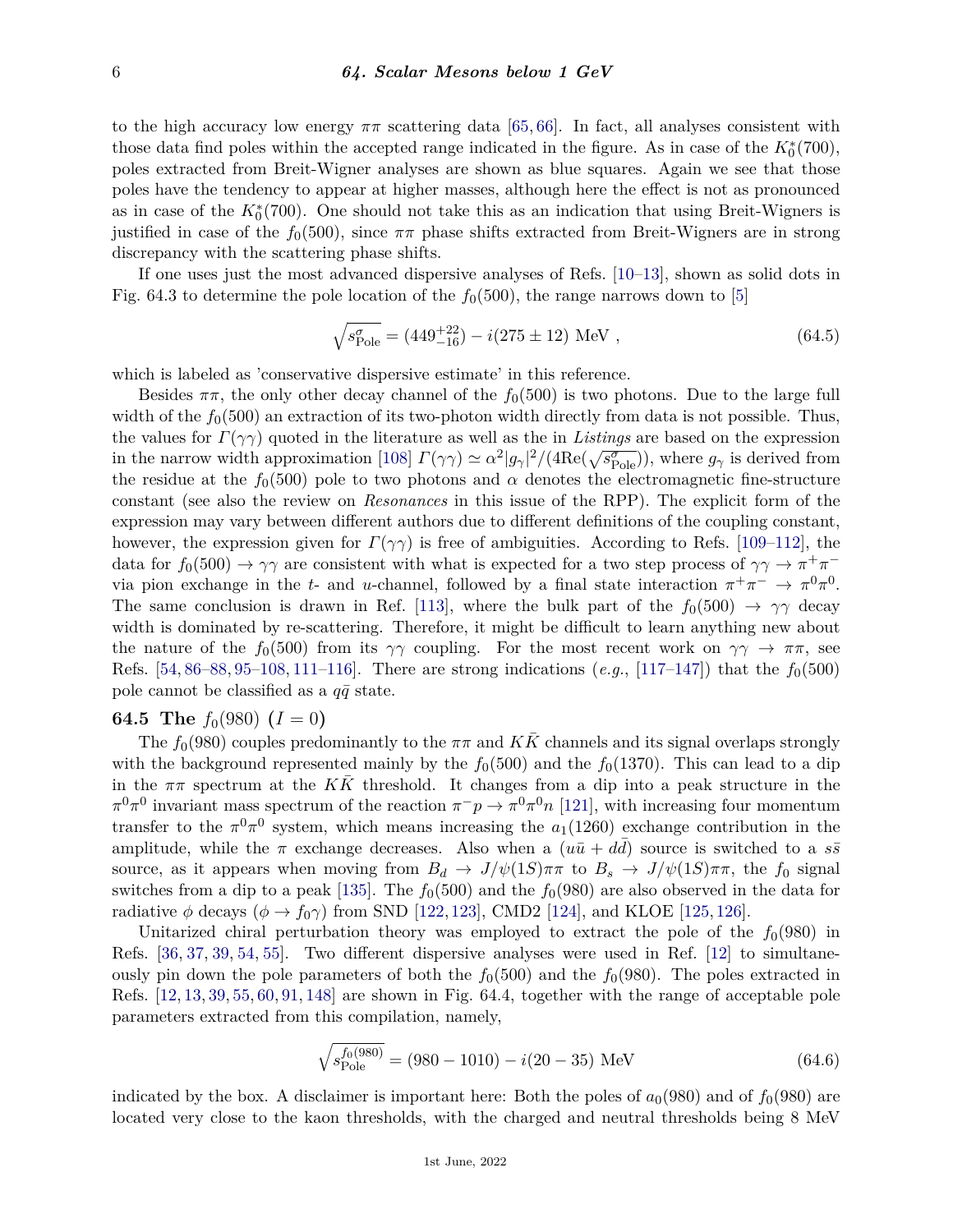apart — to illustrate this point the pertinent thresholds are shown explicitly in Figs. 64.2 and 64.4. This observation lead to the prediction of an enhanced *a*0−*f*<sup>0</sup> mixing [\[149–](#page-12-4)[152\]](#page-12-5). On the other hand, all analyses employed in the pole determinations quoted above are done assuming isospin symmetry. Future studies need to show the impact of isospin violation on the extraction of the  $a_0(980)/f_0(980)$  pole parameters.



**Figure 64.4:** Location of the  $f_0(980)$  poles from different extractions in the complex energy plane. The corresponding references are given in the *Listings*. Also shown are the thresholds for the  $K^+K^-$  and  $K^0\bar{K}^0$  channels. The grey box indicates the ranges extracted as 'our estimate' of the pole locations.

and to probe the tetraquark nature of those mesons within a certain model  $[131, 132]$  $[131, 132]$  $[131, 132]$ . The resulting Analyses of  $\gamma\gamma \to \pi\pi$  data [\[127–](#page-12-6)[129\]](#page-12-7) underline the importance of the  $K\bar{K}$  coupling of the  $f_0(980)$ , while the resulting two-photon width of the  $f_0(980)$  cannot be determined precisely [\[130\]](#page-12-8). The prominent appearance of the  $f_0(980)$  in the semileptonic  $D_s$  decays and decays of *B* and  $B<sub>s</sub>$  mesons implies a dominant ( $\overline{s}s$ ) component: those decays occur via weak transitions that alternatively result in  $\phi(1020)$  production. Ratios of decay rates of *B* and/or  $B_s$  mesons into  $J/\psi(1S)$  plus  $f_0(980)$  or  $f_0(500)$  were proposed to allow for an extraction of the flavor mixing angle phenomenological fits of the LHCb collaboration [\[133,](#page-12-11) [134\]](#page-12-12) lead the authors to conclude that their data are incompatible with a model where  $f_0(500)$  and  $f_0(980)$  are formed from two quarks and two antiquarks (tetraquarks). However, a dispersive analysis of the same data that allows for a model independent inclusion of the hadronic final state interactions in Ref. [\[135\]](#page-12-1) puts into question the conclusions of Ref. [\[133\]](#page-12-11).

## **64.6 Interpretation of the scalars below 1 GeV**

In the literature, many structures are discussed for the light scalar mesons, such as conventional  $q\bar{q}$  mesons, compact  $(qq)(\bar{q}\bar{q})$  structures (tetraquarks), or meson-meson bound states (hadronic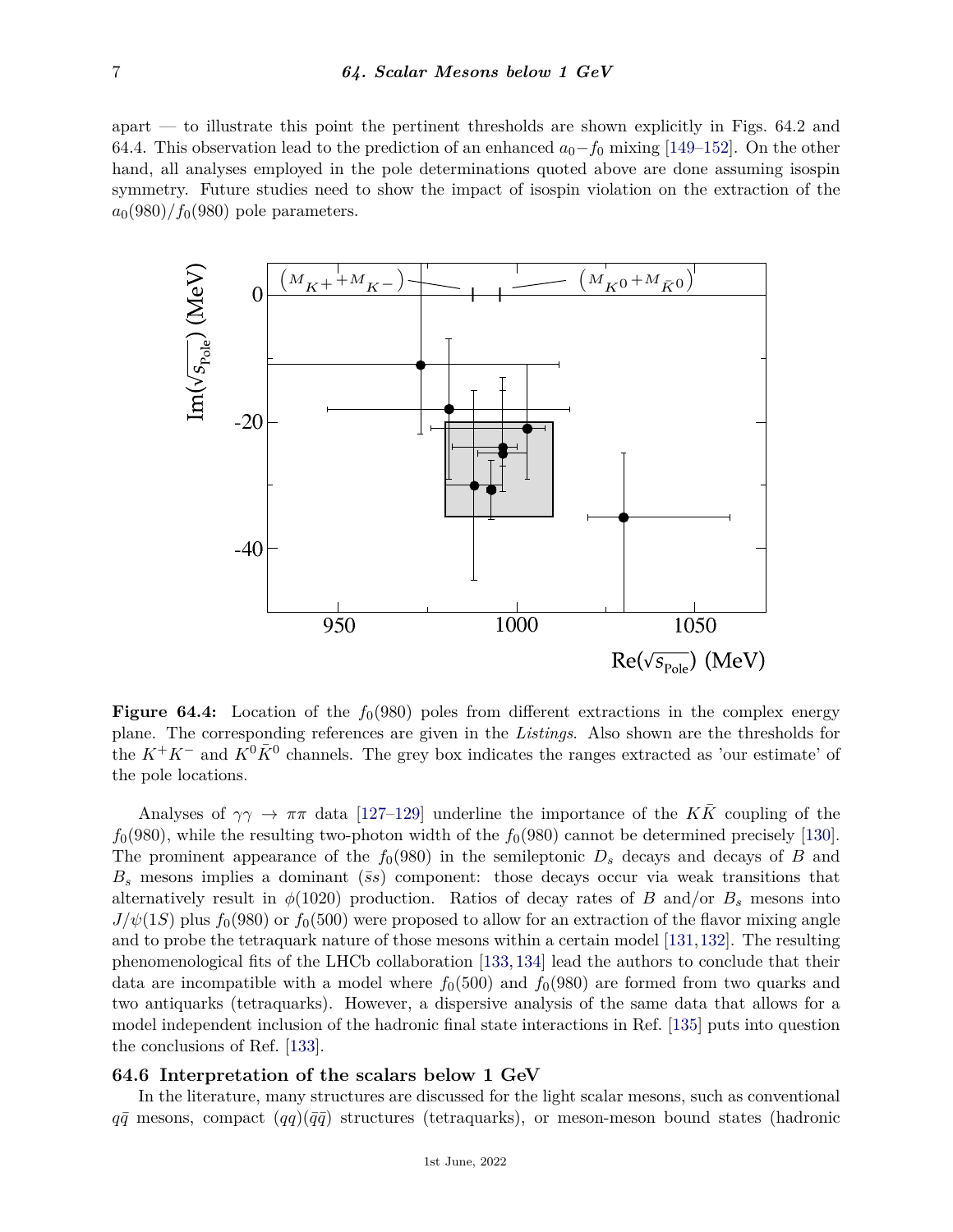molecules). In reality, there can be superpositions of these components, and one often depends on models to determine the dominant one. Although we have seen progress in recent years, this question remains open. Here, we mention some of the present conclusions.

The  $f_0(980)$  and  $a_0(980)$  are often interpreted as compact tetraquark states [\[144–](#page-12-13)[147,](#page-12-0)[153\]](#page-12-14) or *KK* bound states [\[154\]](#page-12-15). The insight into their internal structure using two-photon widths [\[123,](#page-11-12)[155–](#page-12-16)[161\]](#page-12-17) is not conclusive. The  $f_0(980)$  appears as a peak structure in  $J/\psi(1S) \to \phi \pi^+ \pi^-$  and in  $D_s$  decays without  $f_0(500)$  background, while being nearly invisible in  $J/\psi(1S) \to \omega \pi^+ \pi^-$ . Based on that observation it is suggested that  $f_0(980)$  has a large  $s\bar{s}$  component, which according to Ref. [\[162\]](#page-12-18) is surrounded by a virtual *KK* cloud (see also Ref. [\[163\]](#page-12-19)). Data on radiative decays ( $\phi \rightarrow f_0 \gamma$  and  $\phi \rightarrow a_0 \gamma$  from SND, CMD2, and KLOE (see above) are consistent with a prominent role of kaon loops. This observation is interpreted as evidence for a compact four-quark structure of the light scalars in Ref. [\[164\]](#page-13-0), while it is claimed to point at a molecular nature in Ref. [\[165,](#page-13-1) [166\]](#page-13-2). Details of this controversy are given in the comments [\[167,](#page-13-3) [168\]](#page-13-4); see also Ref. [\[169\]](#page-13-5). There is now a rather broad consensus that the states  $f_0(980)$  and  $a_0(980)$ , together with the  $f_0(500)$  and the  $K_0^*(700)$ , form a nonet of predominantly four-quark states, where at larger distances the quarks recombine into a pair of pseudoscalar mesons creating a meson cloud (see, *e.g.,* Ref. [\[170\]](#page-13-6)). Different QCD sum rule studies [\[171–](#page-13-7)[176\]](#page-13-8) do not agree on a tetraquark configuration for the same particle group.

Models that start directly from chiral Lagrangians, either in non-linear [\[36,](#page-9-19) [39,](#page-9-9) [83,](#page-10-27) [165\]](#page-13-1) or in linear [\[177–](#page-13-9)[183\]](#page-13-10) realization, predict the existence of the  $f_0(500)$  meson near 500 MeV. Here the  $f_0(500)$ ,  $a_0(980)$ ,  $f_0(980)$ , and  $K_0^*(700)$  (in some models the  $K_0^*(1430)$ ) would form a nonet (not necessarily  $q\bar{q}$ ). In the linear sigma models the lightest pseudoscalars appear as their chiral partners.

In the non-linear approaches of Refs. [\[36\]](#page-9-19) and [\[83\]](#page-10-27) the above resonances together with the low mass vector states are generated starting from chiral perturbation theory predictions near the first open channel, and then by extending the predictions to the resonance regions, using unitarity and analyticity.

Ref. [\[177\]](#page-13-9) uses a framework with explicit resonances that are unitarized and coupled to the light pseudoscalars in a chirally invariant way. Evidence for a dominant non- $\bar{q}q$  nature of the lightest scalar resonances is derived from their mixing scheme. In Ref. [\[178\]](#page-13-11) the scheme is extended and applied to the decay  $\eta' \to \eta \pi \pi$ , which leads to the same conclusions. In Ref. [\[184\]](#page-13-12) the large  $N_c$ behavior of the poles was studied to identify the nature of the resonances generated from scattering equations. This lead to the observation that, while the light vector states behave consistent with what is predicted for  $\bar{q}q$  states, the light scalars behave very differently. This finding provides strong support for a dominant non- $\bar{q}q$  nature of the light scalar resonances. Note, the more refined study of Ref. [\[117\]](#page-11-9) which found, in the case of the  $f_0(500)$ , indications for a subdominant  $\bar{q}q$ component located around 1 GeV in addition to a dominant non- $\bar{q}q$  nature. Additional support for the dominant non- $q\bar{q}$  nature of the  $f_0(500)$  is given in Ref. [\[185\]](#page-13-13), where the connection between the pole of resonances and their Regge trajectories is analyzed. All works including constraints from chiral symmetry at low energies naturally find a light  $K_0^*(700)$  below 800 MeV and a  $f_0(500)$  below 600 MeV, see, *e.g.*, [\[34](#page-9-8)[–39\]](#page-9-9). In these works the  $K_0^*(700)$ ,  $f_0(500)$ ,  $f_0(980)$ , and  $a_0(980)$  appear to form a nonet [\[35,](#page-9-22) [38\]](#page-9-24). Additional evidence for this assignment is presented in Ref. [\[13\]](#page-8-9), where the couplings of the nine states to  $\bar{q}q$  sources are compared. The same low mass scalar nonet was also found earlier in the unitarized quark model of Ref. [\[94\]](#page-11-16).

There are, however, alternative interpretations of the light scalars. For example Ref. [\[186\]](#page-13-14) (for a more recent, condensed discussion of the idea see Ref. [\[187\]](#page-13-15)), also builds on chiral symmetry, but expands around an infrared fixed point such that the  $f<sub>0</sub>(500)$  appears as a QCD dilaton with a mass driven by the QCD scale anomaly. The phenomenology studied in that work appears consistent with this proposal. In Ref. [\[91,](#page-11-15) [113,](#page-11-5) [188,](#page-13-16) [189\]](#page-13-17) data on  $\pi\pi - KK$  scattering, as well as  $\gamma\gamma \to \pi\pi$ , are analysed and the authors conclude that especially the  $f<sub>0</sub>(500)$  should have a significant gluon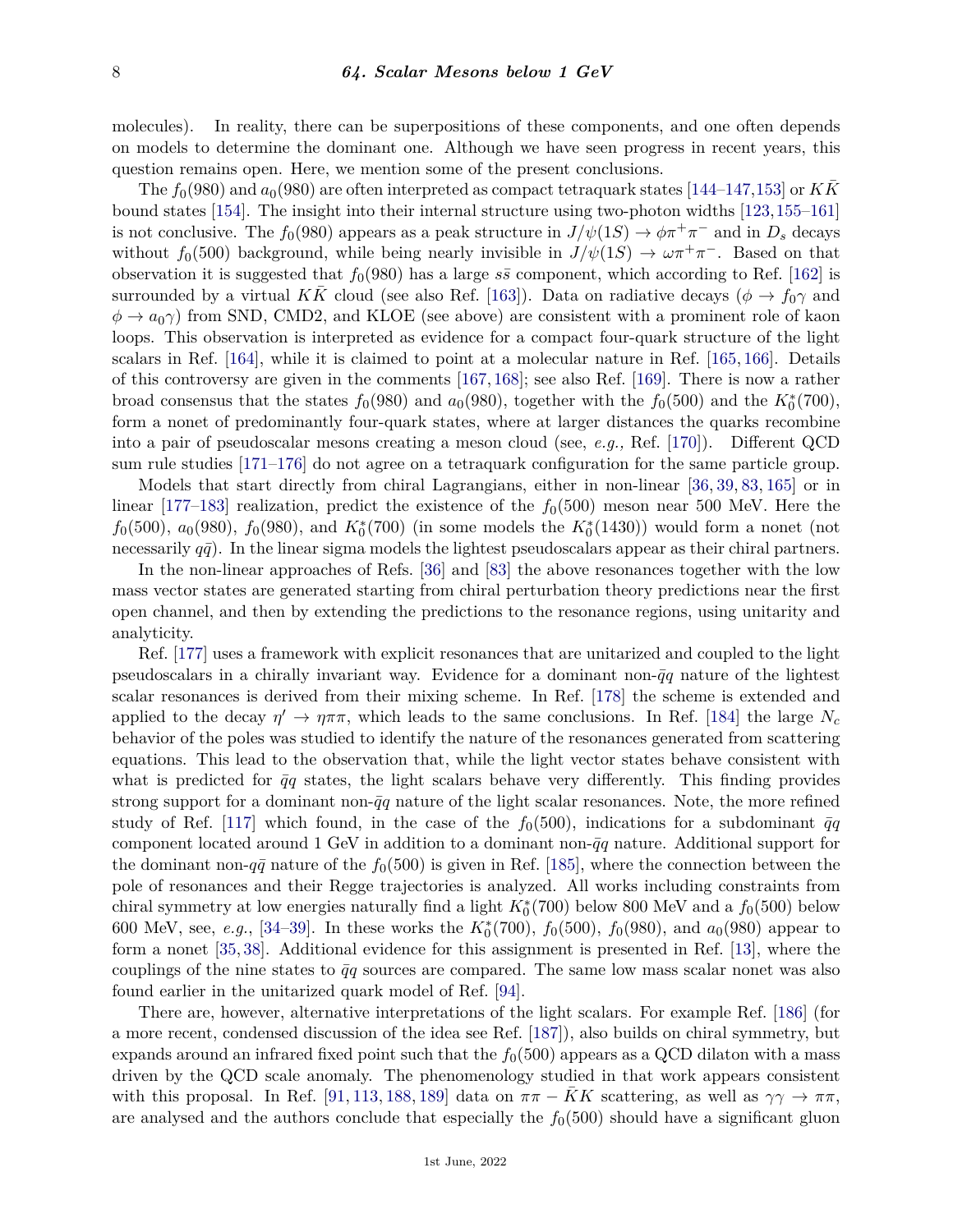content.

A model independent method to identify hadronic molecules goes back to a proposal by Weinberg [\[190\]](#page-13-18) (an extension of the formalism to virtual states is provided in Ref. [\[191\]](#page-13-19)), which was shown to be equivalent to the pole counting arguments of [\[149–](#page-12-4)[152,](#page-12-5) [192–](#page-13-20)[197\]](#page-13-21) in Ref. [\[195\]](#page-13-22). The formalism allows one to extract the amount of molecular component in the wave function from the effective coupling constant of a physical state to a nearby continuum channel. It can be applied to near threshold states only and provides strong evidence that the  $f_0(980)$  is predominantly a KK molecule, while the situation turns out to be less clear for the  $a<sub>0</sub>(980)$  (see also Refs. [\[159,](#page-12-20) [161\]](#page-12-17)). This is in line with the findings of Ref. [\[55\]](#page-10-2), which reports an important role of the *πη* channel to the formation of the  $a_0(980)$  in addition to the KK channel, while the  $f_0(980)$  also in this work appears to be predominantly a *KK* molecule. The relevance of both the *KK* and the  $\pi\eta$  channels in a dynamically generated  $a_0(980)$  was also pointed out in the description of the  $\chi_{c1} \to \eta \pi^+ \pi^$ and  $D_s^+ \to \pi^+ \pi^0 \eta$  reactions [\[198,](#page-13-23)[199\]](#page-13-24). Further insights into  $a_0(980)$  and  $f_0(980)$  are expected from their mixing [\[149\]](#page-12-4). The corresponding signal predicted in Refs. [\[150,](#page-12-21) [151\]](#page-12-22) was recently observed at BES III [\[196\]](#page-13-25). In order to get a quantitative understanding of those data, in addition to the mixing mechanism itself, some detailed understanding of the production mechanism seems necessary [\[152\]](#page-12-5).

In the unitarized quark model with coupled  $q\bar{q}$  and meson-meson channels, the light scalars are interpreted as additional manifestations of bare  $q\bar{q}$  confinement states, strongly mass shifted from the 1.3 - 1.5 GeV region and very distorted due to the strong  ${}^{3}P_{0}$  coupling to *S*-wave twomeson decay channels [\[197,](#page-13-21) [200\]](#page-13-26). Thus, in these models the light scalar nonet comprising the  $f_0(500)$ ,  $f_0(980)$ ,  $K_0^*(700)$ , and  $a_0(980)$ , as well as the nonet consisting of the  $f_0(1370)$ ,  $f_0(1500)$ (or  $f_0(1710)$ ),  $K_0^*(1430)$ , and  $a_0(1450)$ , respectively, are seen as two manifestations of the same bare input states (see also Ref. [\[201\]](#page-13-27)). It should not remain unmentioned, however, that the heavier nonet lies rather close to the input nonet and that the light scalar one emerges only, once the coupling to the two-meson channels is switched on, again highlighting that the meson-meson interaction is indispensable for the light scalars.

## **Acknowledgement**

The authors would like to thank Claude Amsler, Eberhard Klempt, Mikhail Mikhasenko, and Jose Ramon Pelaez for helpful input and discussions in the preparation of the review.

#### <span id="page-8-0"></span>*References*

- [1] F. E. Close and N. A. Tornqvist, [J. Phys.](http://doi.org/10.1088/0954-3899/28/10/201) **G28**[, R249](http://doi.org/10.1088/0954-3899/28/10/201) (2002), [\[hep-ph/0204205\].](https://arxiv.org/abs/hep-ph/0204205)
- [2] C. Amsler and N. A. Tornqvist, [Phys. Rept.](http://doi.org/10.1016/j.physrep.2003.09.003) **[389](http://doi.org/10.1016/j.physrep.2003.09.003)**, 61 (2004).
- [3] D. V. Bugg, [Phys. Rept.](http://doi.org/10.1016/j.physrep.2004.03.008) **397**[, 257](http://doi.org/10.1016/j.physrep.2004.03.008) (2004), [\[hep-ex/0412045\].](https://arxiv.org/abs/hep-ex/0412045)
- [4] E. Klempt and A. Zaitsev, [Phys. Rept.](http://doi.org/10.1016/j.physrep.2007.07.006) **[454](http://doi.org/10.1016/j.physrep.2007.07.006)**, 1 (2007), [\[arXiv:0708.4016\].](https://arxiv.org/abs/0708.4016)
- <span id="page-8-2"></span><span id="page-8-1"></span>[5] J. R. Pelaez, [Phys. Rept.](http://doi.org/10.1016/j.physrep.2016.09.001) **[658](http://doi.org/10.1016/j.physrep.2016.09.001)**, 1 (2016), [\[arXiv:1510.00653\].](https://arxiv.org/abs/1510.00653)
- <span id="page-8-3"></span>[6] S. Gardner and U.-G. Meissner, [Phys. Rev. D](http://doi.org/10.1103/PhysRevD.65.094004) **65**[, 094004](http://doi.org/10.1103/PhysRevD.65.094004) (2002), [\[hep-ph/0112281\].](https://arxiv.org/abs/hep-ph/0112281)
- [7] S. L. Adler, [Phys. Rev.](http://doi.org/10.1103/PhysRev.137.B1022) **137**[, B1022](http://doi.org/10.1103/PhysRev.137.B1022) (1965), [,140(1964)].
- <span id="page-8-4"></span>[8] S. L. Adler, [Phys. Rev.](http://doi.org/10.1103/PhysRev.139.B1638) **139**[, B1638](http://doi.org/10.1103/PhysRev.139.B1638) (1965), [,152(1965)].
- <span id="page-8-5"></span>[9] J. A. Oller, [Phys. Rev.](http://doi.org/10.1103/PhysRevD.71.054030) **D71**[, 054030](http://doi.org/10.1103/PhysRevD.71.054030) (2005), [\[hep-ph/0411105\].](https://arxiv.org/abs/hep-ph/0411105)
- <span id="page-8-8"></span><span id="page-8-6"></span>[10] G. Colangelo, J. Gasser and H. Leutwyler, [Nucl. Phys.](http://doi.org/10.1016/S0550-3213(01)00147-X) **[B603](http://doi.org/10.1016/S0550-3213(01)00147-X)**, 125 (2001), [\[hep-ph/0103088\].](https://arxiv.org/abs/hep-ph/0103088)
- [11] I. Caprini, G. Colangelo, and H. Leutwyler, Phys. Rev. Lett. **96**, 132001 (2006).
- <span id="page-8-10"></span>[12] R. Garcia-Martin *et al.*, [Phys. Rev. Lett.](http://doi.org/10.1103/PhysRevLett.107.072001) **107**[, 072001](http://doi.org/10.1103/PhysRevLett.107.072001) (2011), [\[arXiv:1107.1635\].](https://arxiv.org/abs/1107.1635)
- <span id="page-8-9"></span><span id="page-8-7"></span>[13] B. Moussallam, [Eur. Phys. J.](http://doi.org/10.1140/epjc/s10052-011-1814-z) **C71**[, 1814](http://doi.org/10.1140/epjc/s10052-011-1814-z) (2011), [\[arXiv:1110.6074\].](https://arxiv.org/abs/1110.6074)
- [14] S. Descotes-Genon and B. Moussallam, [Eur. Phys. J. C](http://doi.org/10.1140/epjc/s10052-006-0036-2) **48**[, 553](http://doi.org/10.1140/epjc/s10052-006-0036-2) (2006), [\[hep-ph/0607133\].](https://arxiv.org/abs/hep-ph/0607133)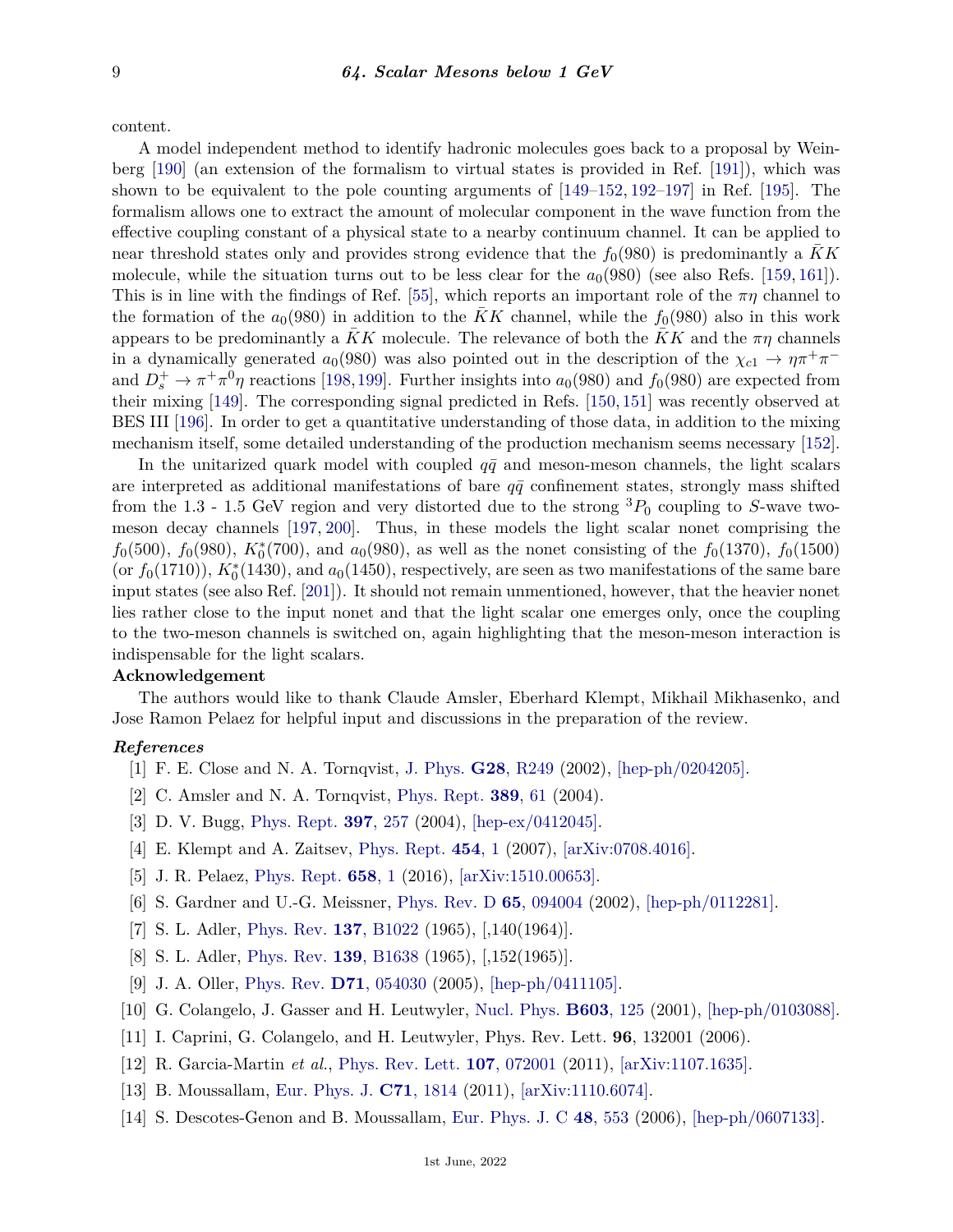- <span id="page-9-0"></span>[15] J. R. Peláez and A. Rodas, [Phys. Rev. Lett.](http://doi.org/10.1103/PhysRevLett.124.172001) **124**[, 17, 172001](http://doi.org/10.1103/PhysRevLett.124.172001) (2020), [\[arXiv:2001.08153\].](https://arxiv.org/abs/2001.08153)
- <span id="page-9-1"></span>[16] M. Ablikim *et al.* (BES), [Phys. Lett.](http://doi.org/10.1016/j.physletb.2005.12.062) **[B633](http://doi.org/10.1016/j.physletb.2005.12.062)**, 681 (2006), [\[hep-ex/0506055\].](https://arxiv.org/abs/hep-ex/0506055)
- <span id="page-9-2"></span>[17] F.-K. Guo *et al.*, [Nucl. Phys.](http://doi.org/10.1016/j.nuclphysa.2006.04.008) **[A773](http://doi.org/10.1016/j.nuclphysa.2006.04.008)**, 78 (2006), [\[hep-ph/0509050\].](https://arxiv.org/abs/hep-ph/0509050)
- <span id="page-9-3"></span>[18] D. Epifanov *et al.* (Belle), [Phys. Lett.](http://doi.org/10.1016/j.physletb.2007.08.045) **[B654](http://doi.org/10.1016/j.physletb.2007.08.045)**, 65 (2007), [\[arXiv:0706.2231\].](https://arxiv.org/abs/0706.2231)
- <span id="page-9-4"></span>[19] C. Cawlfield *et al.* (CLEO), [Phys. Rev.](http://doi.org/10.1103/PhysRevD.74.031108) **D74**[, 031108](http://doi.org/10.1103/PhysRevD.74.031108) (2006), [\[hep-ex/0606045\].](https://arxiv.org/abs/hep-ex/0606045)
- [20] A. V. Anisovich and A. V. Sarantsev, [Phys. Lett.](http://doi.org/10.1016/S0370-2693(97)01089-7) **[B413](http://doi.org/10.1016/S0370-2693(97)01089-7)**, 137 (1997), [\[hep-ph/9705401\].](https://arxiv.org/abs/hep-ph/9705401)
- [21] R. Delbourgo and M. D. Scadron, [Int. J. Mod. Phys.](http://doi.org/10.1142/S0217751X98000299) **A13**[, 657](http://doi.org/10.1142/S0217751X98000299) (1998), [\[hep-ph/9807504\].](https://arxiv.org/abs/hep-ph/9807504)
- [22] C. M. Shakin and H. Wang, [Phys. Rev.](http://doi.org/10.1103/PhysRevD.63.014019) **D63**[, 014019](http://doi.org/10.1103/PhysRevD.63.014019) (2001).
- [23] M. D. Scadron *et al.*, [Nucl. Phys.](http://doi.org/10.1016/S0375-9474(03)01553-7) **[A724](http://doi.org/10.1016/S0375-9474(03)01553-7)**, 391 (2003), [\[hep-ph/0211275\].](https://arxiv.org/abs/hep-ph/0211275)
- <span id="page-9-21"></span>[24] D. V. Bugg, [Phys. Lett.](http://doi.org/10.1016/j.physletb.2004.06.050) **[B572](http://doi.org/10.1016/j.physletb.2004.06.050)**, 1 (2003), [Erratum: Phys. Lett.B595,556(2004)].
- [25] M. Ishida, [Prog. Theor. Phys. Suppl.](http://doi.org/10.1143/PTPS.149.190) **149**[, 190](http://doi.org/10.1143/PTPS.149.190) (2003), [\[hep-ph/0212383\].](https://arxiv.org/abs/hep-ph/0212383)
- [26] H. Q. Zheng *et al.*, [Nucl. Phys.](http://doi.org/10.1016/j.nuclphysa.2003.12.021) **[A733](http://doi.org/10.1016/j.nuclphysa.2003.12.021)**, 235 (2004), [\[hep-ph/0310293\].](https://arxiv.org/abs/hep-ph/0310293)
- [27] Z. Y. Zhou and H. Q. Zheng, [Nucl. Phys.](http://doi.org/10.1016/j.nuclphysa.2006.06.170) **[A775](http://doi.org/10.1016/j.nuclphysa.2006.06.170)**, 212 (2006), [\[hep-ph/0603062\].](https://arxiv.org/abs/hep-ph/0603062)
- <span id="page-9-5"></span>[28] J. M. Link *et al.* (FOCUS), [Phys. Lett.](http://doi.org/10.1016/j.physletb.2007.06.070) **[B653](http://doi.org/10.1016/j.physletb.2007.06.070)**, 1 (2007), [\[arXiv:0705.2248\].](https://arxiv.org/abs/0705.2248)
- <span id="page-9-6"></span>[29] S. N. Cherry and M. R. Pennington, [Nucl. Phys.](http://doi.org/10.1016/S0375-9474(00)00587-X) **[A688](http://doi.org/10.1016/S0375-9474(00)00587-X)**, 823 (2001), [\[hep-ph/0005208\].](https://arxiv.org/abs/hep-ph/0005208)
- [30] B. Aubert *et al.* (BaBar), [Phys. Rev.](http://doi.org/10.1103/PhysRevD.76.011102) **D76**[, 011102](http://doi.org/10.1103/PhysRevD.76.011102) (2007), [\[arXiv:0704.3593\].](https://arxiv.org/abs/0704.3593)
- [31] S. Kopp *et al.* (CLEO), [Phys. Rev.](http://doi.org/10.1103/PhysRevD.63.092001) **D63**[, 092001](http://doi.org/10.1103/PhysRevD.63.092001) (2001), [\[hep-ex/0011065\].](https://arxiv.org/abs/hep-ex/0011065)
- [32] J. M. Link *et al.* (FOCUS), [Phys. Lett.](http://doi.org/10.1016/S0370-2693(02)01715-X) **[B535](http://doi.org/10.1016/S0370-2693(02)01715-X)**, 43 (2002), [\[hep-ex/0203031\].](https://arxiv.org/abs/hep-ex/0203031)
- <span id="page-9-7"></span>[33] J. M. Link *et al.* (FOCUS), [Phys. Lett.](http://doi.org/10.1016/j.physletb.2005.06.062) **[B621](http://doi.org/10.1016/j.physletb.2005.06.062)**, 72 (2005), [\[hep-ex/0503043\].](https://arxiv.org/abs/hep-ex/0503043)
- <span id="page-9-8"></span>[34] M. Jamin, J. A. Oller and A. Pich, [Nucl. Phys.](http://doi.org/10.1016/S0550-3213(00)00479-X) **[B587](http://doi.org/10.1016/S0550-3213(00)00479-X)**, 331 (2000), [\[hep-ph/0006045\].](https://arxiv.org/abs/hep-ph/0006045)
- <span id="page-9-22"></span>[35] D. Black *et al.*, [Phys. Rev.](http://doi.org/10.1103/PhysRevD.64.014031) **D64**[, 014031](http://doi.org/10.1103/PhysRevD.64.014031) (2001), [\[hep-ph/0012278\].](https://arxiv.org/abs/hep-ph/0012278)
- <span id="page-9-19"></span>[36] J. A. Oller, E. Oset and J. R. Pelaez, [Phys. Rev.](http://doi.org/10.1103/PhysRevD.59.074001) **D59**[, 074001](http://doi.org/10.1103/PhysRevD.59.074001) (1999), [Erratum: Phys. Rev.D75,099903(2007)], [\[hep-ph/9804209\].](https://arxiv.org/abs/hep-ph/9804209)
- <span id="page-9-20"></span>[37] J. A. Oller and E. Oset, [Phys. Rev.](http://doi.org/10.1103/PhysRevD.60.074023) **D60**[, 074023](http://doi.org/10.1103/PhysRevD.60.074023) (1999), [\[hep-ph/9809337\].](https://arxiv.org/abs/hep-ph/9809337)
- <span id="page-9-24"></span>[38] J. A. Oller, [Nucl. Phys.](http://doi.org/10.1016/j.nuclphysa.2003.08.002) **[A727](http://doi.org/10.1016/j.nuclphysa.2003.08.002)**, 353 (2003), [\[hep-ph/0306031\].](https://arxiv.org/abs/hep-ph/0306031)
- <span id="page-9-9"></span>[39] J. R. Pelaez, [Mod. Phys. Lett.](http://doi.org/10.1142/S0217732304016160) **A19**[, 2879](http://doi.org/10.1142/S0217732304016160) (2004), [\[hep-ph/0411107\].](https://arxiv.org/abs/hep-ph/0411107)
- <span id="page-9-10"></span>[40] J. R. Peláez, A. Rodas and J. Ruiz de Elvira, [Eur. Phys. J.](http://doi.org/10.1140/epjc/s10052-017-4668-1) **C77**[, 2, 91](http://doi.org/10.1140/epjc/s10052-017-4668-1) (2017), [\[arXiv:1612.07966\].](https://arxiv.org/abs/1612.07966)
- <span id="page-9-11"></span>[41] J. R. Peláez and A. Rodas (2020), [\[arXiv:2010.11222\].](https://arxiv.org/abs/2010.11222)
- <span id="page-9-13"></span><span id="page-9-12"></span>[42] A. Abele *et al.*, [Phys. Rev.](http://doi.org/10.1103/PhysRevD.57.3860) **D57**[, 3860](http://doi.org/10.1103/PhysRevD.57.3860) (1998).
- [43] M. Bargiotti *et al.* (OBELIX), [Eur. Phys. J.](http://doi.org/10.1140/epjc/s2002-01080-7) **C26**[, 371](http://doi.org/10.1140/epjc/s2002-01080-7) (2003).
- <span id="page-9-14"></span>[44] D. Barberis *et al.* (WA102), [Phys. Lett.](http://doi.org/10.1016/S0370-2693(98)01264-7) **[B440](http://doi.org/10.1016/S0370-2693(98)01264-7)**, 225 (1998), [\[hep-ex/9810003\].](https://arxiv.org/abs/hep-ex/9810003)
- [45] M. J. Corden *et al.*, [Nucl. Phys.](http://doi.org/10.1016/0550-3213(78)90369-3) **[B144](http://doi.org/10.1016/0550-3213(78)90369-3)**, 253 (1978).
- <span id="page-9-16"></span><span id="page-9-15"></span>[46] C. Defoix *et al.*, [Nucl. Phys.](http://doi.org/10.1016/0550-3213(72)90274-X) **B44**[, 125](http://doi.org/10.1016/0550-3213(72)90274-X) (1972).
- [47] Z. Bai *et al.* (MARK-III), [Phys. Rev. Lett.](http://doi.org/10.1103/PhysRevLett.65.2507) **65**[, 2507](http://doi.org/10.1103/PhysRevLett.65.2507) (1990).
- <span id="page-9-17"></span>[48] T. Bolton *et al.*, [Phys. Rev. Lett.](http://doi.org/10.1103/PhysRevLett.69.1328) **69**[, 1328](http://doi.org/10.1103/PhysRevLett.69.1328) (1992).
- [49] C. Amsler *et al.* (Crystal Barrel), [Phys. Lett.](http://doi.org/10.1016/0370-2693(95)00610-W) **[B353](http://doi.org/10.1016/0370-2693(95)00610-W)**, 571 (1995).
- <span id="page-9-18"></span>[50] S. M. Flatte, [Phys. Lett.](http://doi.org/10.1016/0370-2693(76)90654-7) **63B**[, 224](http://doi.org/10.1016/0370-2693(76)90654-7) (1976).
- [51] C. Amsler *et al.* (Crystal Barrel), [Phys. Lett.](http://doi.org/10.1016/0370-2693(94)91044-8) **[B333](http://doi.org/10.1016/0370-2693(94)91044-8)**, 277 (1994).
- <span id="page-9-23"></span>[52] G. Janssen *et al.*, [Phys. Rev.](http://doi.org/10.1103/PhysRevD.52.2690) **D52**[, 2690](http://doi.org/10.1103/PhysRevD.52.2690) (1995), [\[arXiv:nucl-th/9411021\].](https://arxiv.org/abs/nucl-th/9411021)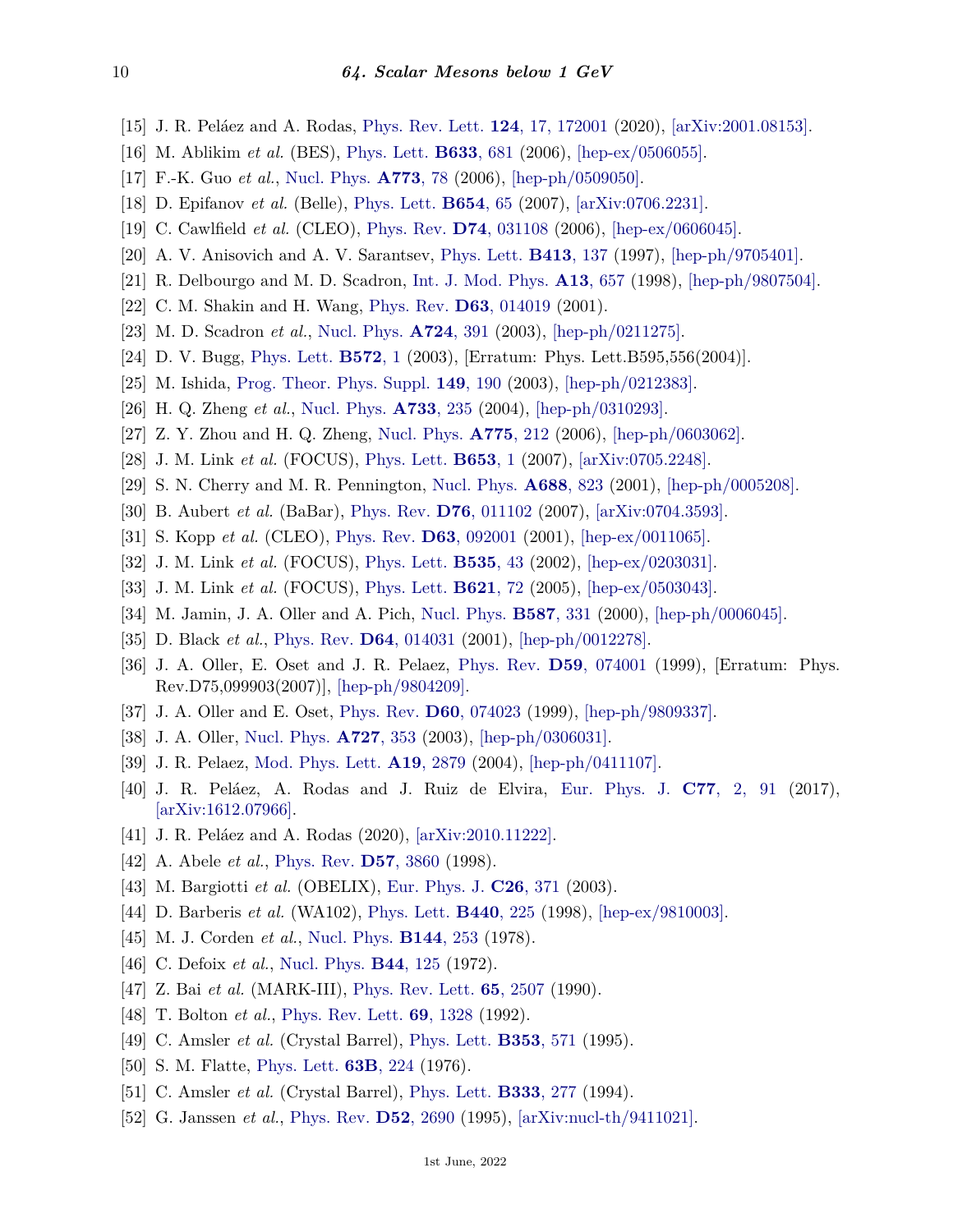- <span id="page-10-0"></span>[53] D. V. Bugg, [Phys. Rev.](http://doi.org/10.1103/PhysRevD.78.074023) **D78**[, 074023](http://doi.org/10.1103/PhysRevD.78.074023) (2008), [\[arXiv:0808.2706\].](https://arxiv.org/abs/0808.2706)
- <span id="page-10-1"></span>[54] J. A. Oller and E. Oset, [Nucl. Phys.](http://doi.org/10.1016/S0375-9474(99)00427-3) **A620**[, 438](http://doi.org/10.1016/S0375-9474(99)00427-3) (1997), [Erratum: Nucl. Phys.A652,407(1999)], [\[hep-ph/9702314\].](https://arxiv.org/abs/hep-ph/9702314)
- <span id="page-10-2"></span>[55] H. A. Ahmed and C. W. Xiao, [Phys. Rev. D](http://doi.org/10.1103/PhysRevD.101.094034) **101**[, 9, 094034](http://doi.org/10.1103/PhysRevD.101.094034) (2020), [\[arXiv:2001.08141\].](https://arxiv.org/abs/2001.08141)
- <span id="page-10-3"></span>[56] C. W. Xiao, U. G. Meißner and J. A. Oller, [Eur. Phys. J. A](http://doi.org/10.1140/epja/s10050-020-00025-y) **56**[, 1, 23](http://doi.org/10.1140/epja/s10050-020-00025-y) (2020), [\[arXiv:1907.09072\].](https://arxiv.org/abs/1907.09072)
- <span id="page-10-4"></span>[57] M. Albaladejo and B. Moussallam, [Eur. Phys. J. C](http://doi.org/10.1140/epjc/s10052-015-3715-z) **75**[, 10, 488](http://doi.org/10.1140/epjc/s10052-015-3715-z) (2015), [\[arXiv:1507.04526\].](https://arxiv.org/abs/1507.04526)
- <span id="page-10-5"></span>[58] M. Albaladejo *et al.*, [JHEP](http://doi.org/10.1007/JHEP04(2017)010) **04**[, 010](http://doi.org/10.1007/JHEP04(2017)010) (2017), [\[arXiv:1611.03502\].](https://arxiv.org/abs/1611.03502)
- <span id="page-10-6"></span>[59] J. Lu and B. Moussallam, [Eur. Phys. J. C](http://doi.org/10.1140/epjc/s10052-020-7969-8) **80**[, 5, 436](http://doi.org/10.1140/epjc/s10052-020-7969-8) (2020), [\[arXiv:2002.04441\].](https://arxiv.org/abs/2002.04441)
- <span id="page-10-7"></span>[60] M. Albrecht *et al.* (Crystal Barrel), [Eur. Phys. J. C](http://doi.org/10.1140/epjc/s10052-020-7930-x) **80**[, 5, 453](http://doi.org/10.1140/epjc/s10052-020-7930-x) (2020), [\[arXiv:1909.07091\].](https://arxiv.org/abs/1909.07091)
- <span id="page-10-8"></span>[61] S. D. Protopopescu *et al.*, [Phys. Rev.](http://doi.org/10.1103/PhysRevD.7.1279) **D7**[, 1279](http://doi.org/10.1103/PhysRevD.7.1279) (1973).
- <span id="page-10-19"></span>[62] G. Grayer *et al.*, [Nucl. Phys.](http://doi.org/10.1016/0550-3213(74)90545-8) **B75**[, 189](http://doi.org/10.1016/0550-3213(74)90545-8) (1974).
- <span id="page-10-9"></span>[63] H. Becker *et al.* (CERN-Cracow-Munich), [Nucl. Phys.](http://doi.org/10.1016/0550-3213(79)90426-7) **[B151](http://doi.org/10.1016/0550-3213(79)90426-7)**, 46 (1979).
- <span id="page-10-10"></span>[64] L. Rosselet *et al.*, [Phys. Rev.](http://doi.org/10.1103/PhysRevD.15.574) **D15**[, 574](http://doi.org/10.1103/PhysRevD.15.574) (1977).
- <span id="page-10-11"></span>[65] S. Pislak *et al.* (BNL-E865), [Phys. Rev. Lett.](http://doi.org/10.1103/PhysRevLett.105.019901) **87**[, 221801](http://doi.org/10.1103/PhysRevLett.105.019901) (2001), [Erratum: Phys. Rev. Lett.105,019901(2010)], [\[hep-ex/0106071\].](https://arxiv.org/abs/hep-ex/0106071)
- <span id="page-10-12"></span>[66] J. R. Batley *et al.* (NA48-2), [Eur. Phys. J.](http://doi.org/10.1140/epjc/s10052-010-1480-6) **C70**[, 635](http://doi.org/10.1140/epjc/s10052-010-1480-6) (2010).
- <span id="page-10-13"></span>[67] W. Wetzel *et al.*, [Nucl. Phys.](http://doi.org/10.1016/0550-3213(76)90254-6) **[B115](http://doi.org/10.1016/0550-3213(76)90254-6)**, 208 (1976).
- [68] V. A. Polychronakos *et al.*, [Phys. Rev.](http://doi.org/10.1103/PhysRevD.19.1317) **D19**[, 1317](http://doi.org/10.1103/PhysRevD.19.1317) (1979).
- [69] D. H. Cohen *et al.*, [Phys. Rev.](http://doi.org/10.1103/PhysRevD.22.2595) **D22**[, 2595](http://doi.org/10.1103/PhysRevD.22.2595) (1980).
- <span id="page-10-14"></span>[70] A. Etkin *et al.*, [Phys. Rev.](http://doi.org/10.1103/PhysRevD.25.1786) **D25**[, 1786](http://doi.org/10.1103/PhysRevD.25.1786) (1982).
- <span id="page-10-15"></span>[71] C. Amsler *et al.*, [Phys. Lett.](http://doi.org/10.1016/0370-2693(94)01515-E) **[B342](http://doi.org/10.1016/0370-2693(94)01515-E)**, 433 (1995).
- <span id="page-10-16"></span>[72] C. Amsler *et al.* (Crystal Barrel), [Phys. Lett.](http://doi.org/10.1016/0370-2693(95)00747-9) **[B355](http://doi.org/10.1016/0370-2693(95)00747-9)**, 425 (1995).
- <span id="page-10-17"></span>[73] A. Abele *et al.* (Crystal Barrel), [Phys. Lett.](http://doi.org/10.1016/0370-2693(96)00574-6) **[B380](http://doi.org/10.1016/0370-2693(96)00574-6)**, 453 (1996).
- <span id="page-10-18"></span>[74] D.M. Alde *et al.*, Phys. Lett. **B397**, 350 (1997).
- <span id="page-10-20"></span>[75] R. Kaminski, L. Lesniak and K. Rybicki, [Z. Phys.](http://doi.org/10.1007/s002880050372) **[C74](http://doi.org/10.1007/s002880050372)**, 79 (1997), [\[hep-ph/9606362\].](https://arxiv.org/abs/hep-ph/9606362)
- <span id="page-10-21"></span>[76] E. M. Aitala *et al.* (E791), [Phys. Rev. Lett.](http://doi.org/10.1103/PhysRevLett.86.770) **86**[, 770](http://doi.org/10.1103/PhysRevLett.86.770) (2001), [\[hep-ex/0007028\].](https://arxiv.org/abs/hep-ex/0007028)
- [77] J. M. Link *et al.* (FOCUS), [Phys. Lett.](http://doi.org/10.1016/j.physletb.2004.01.065) **[B585](http://doi.org/10.1016/j.physletb.2004.01.065)**, 200 (2004), [\[hep-ex/0312040\].](https://arxiv.org/abs/hep-ex/0312040)
- <span id="page-10-22"></span>[78] G. Bonvicini *et al.* (CLEO), [Phys. Rev.](http://doi.org/10.1103/PhysRevD.76.012001) **D76**[, 012001](http://doi.org/10.1103/PhysRevD.76.012001) (2007), [\[arXiv:0704.3954\].](https://arxiv.org/abs/0704.3954)
- <span id="page-10-23"></span>[79] J. E. Augustin *et al.* (DM2), [Nucl. Phys.](http://doi.org/10.1016/0550-3213(89)90208-3) **[B320](http://doi.org/10.1016/0550-3213(89)90208-3)**, 1 (1989).
- <span id="page-10-24"></span>[80] M. Ablikim *et al.* (BES), [Phys. Lett.](http://doi.org/10.1016/j.physletb.2004.07.052) **[B598](http://doi.org/10.1016/j.physletb.2004.07.052)**, 149 (2004), [\[hep-ex/0406038\].](https://arxiv.org/abs/hep-ex/0406038)
- <span id="page-10-25"></span>[81] A. Gallegos, J. L. Lucio M. and J. Pestieau, [Phys. Rev.](http://doi.org/10.1103/PhysRevD.69.074033) **D69**[, 074033](http://doi.org/10.1103/PhysRevD.69.074033) (2004), [\[hep](https://arxiv.org/abs/hep-ph/0311133)[ph/0311133\].](https://arxiv.org/abs/hep-ph/0311133)
- <span id="page-10-26"></span>[82] M. Ablikim *et al.* (BES), [Phys. Lett.](http://doi.org/10.1016/j.physletb.2006.11.056) **[B645](http://doi.org/10.1016/j.physletb.2006.11.056)**, 19 (2007), [\[hep-ex/0610023\].](https://arxiv.org/abs/hep-ex/0610023)
- <span id="page-10-27"></span>[83] A. Dobado and J. R. Pelaez, [Phys. Rev.](http://doi.org/10.1103/PhysRevD.56.3057) **D56**[, 3057](http://doi.org/10.1103/PhysRevD.56.3057) (1997), [\[hep-ph/9604416\].](https://arxiv.org/abs/hep-ph/9604416)
- <span id="page-10-28"></span>[84] I. Caprini, [Phys. Rev.](http://doi.org/10.1103/PhysRevD.77.114019) **D77**[, 114019](http://doi.org/10.1103/PhysRevD.77.114019) (2008), [\[arXiv:0804.3504\].](https://arxiv.org/abs/0804.3504)
- <span id="page-10-29"></span>[85] P. Masjuan, J. Ruiz de Elvira, J.J. Sanz-Cillero, Phys. Rev. **D90**, 097901 (2014).
- <span id="page-10-30"></span>[86] R. Garcia-Martin, J. R. Pelaez and F. J. Yndurain, [Phys. Rev.](http://doi.org/10.1103/PhysRevD.76.074034) **D76**[, 074034](http://doi.org/10.1103/PhysRevD.76.074034) (2007), [\[hep](https://arxiv.org/abs/hep-ph/0701025)[ph/0701025\].](https://arxiv.org/abs/hep-ph/0701025)
- <span id="page-10-31"></span>[87] V.V. Anisovich *et al.*, Sov. Phys. Usp. **41**, 419 (1998).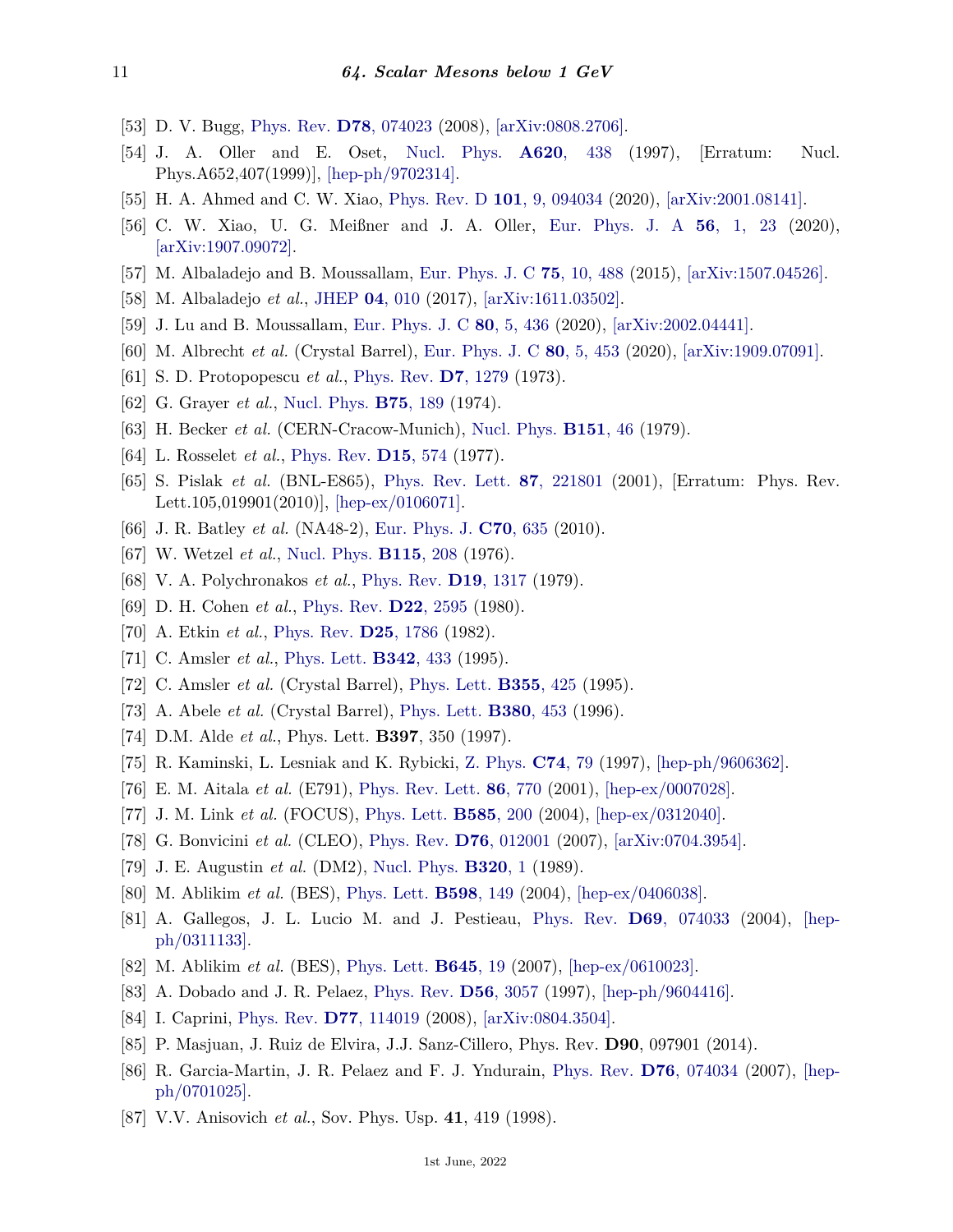- <span id="page-11-0"></span>[88] V. V. Anisovich, [Int. J. Mod. Phys.](http://doi.org/10.1142/S0217751X06031569) **A21**[, 3615](http://doi.org/10.1142/S0217751X06031569) (2006), [\[hep-ph/0510409\].](https://arxiv.org/abs/hep-ph/0510409)
- [89] M. Ablikim *et al.* (BESIII), [Phys. Rev. Lett.](http://doi.org/10.1103/PhysRevLett.118.012001) **118**[, 1, 012001](http://doi.org/10.1103/PhysRevLett.118.012001) (2017), [\[arXiv:1606.03847\].](https://arxiv.org/abs/1606.03847)
- [90] M. Albaladejo and J. A. Oller, [Phys. Rev. D](http://doi.org/10.1103/PhysRevD.86.034003) **86**[, 034003](http://doi.org/10.1103/PhysRevD.86.034003) (2012), [\[arXiv:1205.6606\].](https://arxiv.org/abs/1205.6606)
- <span id="page-11-15"></span>[91] G. Mennessier, S. Narison and X. G. Wang, [Phys. Lett. B](http://doi.org/10.1016/j.physletb.2010.03.031) **[688](http://doi.org/10.1016/j.physletb.2010.03.031)**, 59 (2010), [\[arXiv:1002.1402\].](https://arxiv.org/abs/1002.1402)
- [92] M. Ablikim *et al.* (BES), [Phys. Lett. B](http://doi.org/10.1016/j.physletb.2004.07.052) **598**[, 149](http://doi.org/10.1016/j.physletb.2004.07.052) (2004), [\[hep-ex/0406038\].](https://arxiv.org/abs/hep-ex/0406038)
- [93] P. Estabrooks, [Phys. Rev. D](http://doi.org/10.1103/PhysRevD.19.2678) **19**[, 2678](http://doi.org/10.1103/PhysRevD.19.2678) (1979).
- <span id="page-11-16"></span>[94] E. van Beveren *et al.*, [Z. Phys.](http://doi.org/10.1007/BF01571811) **C30**[, 615](http://doi.org/10.1007/BF01571811) (1986), [\[arXiv:0710.4067\].](https://arxiv.org/abs/0710.4067)
- <span id="page-11-6"></span>[95] B. S. Zou and D. V. Bugg, [Phys. Rev.](http://doi.org/10.1103/PhysRevD.48.R3948) **D48**[, R3948](http://doi.org/10.1103/PhysRevD.48.R3948) (1993).
- [96] N. A. Tornqvist and M. Roos, [Phys. Rev. Lett.](http://doi.org/10.1103/PhysRevLett.76.1575) **76**[, 1575](http://doi.org/10.1103/PhysRevLett.76.1575) (1996), [\[hep-ph/9511210\].](https://arxiv.org/abs/hep-ph/9511210)
- [97] R. Kaminski, L. Lesniak and J. P. Maillet, [Phys. Rev.](http://doi.org/10.1103/PhysRevD.50.3145) **D50**[, 3145](http://doi.org/10.1103/PhysRevD.50.3145) (1994), [\[hep-ph/9403264\].](https://arxiv.org/abs/hep-ph/9403264)
- [98] N. N. Achasov and G. N. Shestakov, [Phys. Rev.](http://doi.org/10.1103/PhysRevD.49.5779) **D49**[, 5779](http://doi.org/10.1103/PhysRevD.49.5779) (1994).
- [99] M. P. Locher, V. E. Markushin and H. Q. Zheng, [Eur. Phys. J.](http://doi.org/10.1007/s100529800766) **C4**[, 317](http://doi.org/10.1007/s100529800766) (1998), [\[hep](https://arxiv.org/abs/hep-ph/9705230)[ph/9705230\].](https://arxiv.org/abs/hep-ph/9705230)
- [100] T. Hannah, [Phys. Rev.](http://doi.org/10.1103/PhysRevD.60.017502) **D60**[, 017502](http://doi.org/10.1103/PhysRevD.60.017502) (1999), [\[hep-ph/9905236\].](https://arxiv.org/abs/hep-ph/9905236)
- [101] R. Kaminski, L. Lesniak and B. Loiseau, [Phys. Lett.](http://doi.org/10.1016/S0370-2693(97)01090-3) **[B413](http://doi.org/10.1016/S0370-2693(97)01090-3)**, 130 (1997), [\[hep-ph/9707377\].](https://arxiv.org/abs/hep-ph/9707377)
- [102] R. Kaminski, L. Lesniak and B. Loiseau, [Eur. Phys. J.](http://doi.org/10.1007/s100530050414) **C9**[, 141](http://doi.org/10.1007/s100530050414) (1999), [\[hep-ph/9810386\].](https://arxiv.org/abs/hep-ph/9810386)
- [103] M. Ishida *et al.*, [Prog. Theor. Phys.](http://doi.org/10.1143/PTP.104.203) **104**[, 203](http://doi.org/10.1143/PTP.104.203) (2000), [\[hep-ph/0005251\].](https://arxiv.org/abs/hep-ph/0005251)
- [104] Y.S. Surovtsev *et al.*, Phys. Rev. **D61**, 054024 (2001).
- [105] M. Ishida *et al.*, [Phys. Lett.](http://doi.org/10.1016/S0370-2693(01)01055-3) **[B518](http://doi.org/10.1016/S0370-2693(01)01055-3)**, 47 (2001).
- [106] Z. Y. Zhou *et al.*, [JHEP](http://doi.org/10.1088/1126-6708/2005/02/043) **02**[, 043](http://doi.org/10.1088/1126-6708/2005/02/043) (2005), [\[hep-ph/0406271\].](https://arxiv.org/abs/hep-ph/0406271)
- <span id="page-11-1"></span>[107] D. V. Bugg, [J. Phys.](http://doi.org/10.1088/0954-3899/34/1/011) **G34**[, 151](http://doi.org/10.1088/0954-3899/34/1/011) (2007), [\[hep-ph/0608081\].](https://arxiv.org/abs/hep-ph/0608081)
- <span id="page-11-2"></span>[108] D. Morgan and M. R. Pennington, [Z. Phys.](http://doi.org/10.1007/BF01614697) **C48**[, 623](http://doi.org/10.1007/BF01614697) (1990).
- <span id="page-11-3"></span>[109] J. F. Donoghue, B. R. Holstein and Y. C. Lin, [Phys. Rev. D](http://doi.org/10.1103/PhysRevD.37.2423) **37**[, 2423](http://doi.org/10.1103/PhysRevD.37.2423) (1988).
- [110] A. Dobado and J. R. Pelaez, [Z. Phys. C](http://doi.org/10.1007/BF01474345) **57**[, 501](http://doi.org/10.1007/BF01474345) (1993).
- <span id="page-11-7"></span>[111] M. R. Pennington, [Phys. Rev. Lett.](http://doi.org/10.1103/PhysRevLett.97.011601) **97**[, 011601](http://doi.org/10.1103/PhysRevLett.97.011601) (2006).
- <span id="page-11-4"></span>[112] M. R. Pennington, [Mod. Phys. Lett.](http://doi.org/10.1142/S0217732307024188) **A22**[, 1439](http://doi.org/10.1142/S0217732307024188) (2007), [\[arXiv:0705.3314\].](https://arxiv.org/abs/0705.3314)
- <span id="page-11-5"></span>[113] G. Mennessier, S. Narison and W. Ochs, [Phys. Lett.](http://doi.org/10.1016/j.physletb.2008.06.018) **[B665](http://doi.org/10.1016/j.physletb.2008.06.018)**, 205 (2008), [\[arXiv:0804.4452\].](https://arxiv.org/abs/0804.4452)
- [114] R. Garcia-Martin and B. Moussallam, [Eur. Phys. J.](http://doi.org/10.1140/epjc/s10052-010-1471-7) **C70**[, 155](http://doi.org/10.1140/epjc/s10052-010-1471-7) (2010), [\[arXiv:1006.5373\].](https://arxiv.org/abs/1006.5373)
- [115] M. Hoferichter, D. R. Phillips and C. Schat, [Eur. Phys. J.](http://doi.org/10.1140/epjc/s10052-011-1743-x) **C71**[, 1743](http://doi.org/10.1140/epjc/s10052-011-1743-x) (2011), [\[arXiv:1106.4147\].](https://arxiv.org/abs/1106.4147)
- <span id="page-11-8"></span>[116] L.-Y. Dai and M. R. Pennington, [Phys. Rev.](http://doi.org/10.1103/PhysRevD.90.036004) **D90**[, 3, 036004](http://doi.org/10.1103/PhysRevD.90.036004) (2014), [\[arXiv:1404.7524\].](https://arxiv.org/abs/1404.7524)
- <span id="page-11-9"></span>[117] J. R. Pelaez and G. Rios, [Phys. Rev. Lett.](http://doi.org/10.1103/PhysRevLett.97.242002) **97**[, 242002](http://doi.org/10.1103/PhysRevLett.97.242002) (2006), [\[hep-ph/0610397\].](https://arxiv.org/abs/hep-ph/0610397)
- [118] H.-X. Chen, A. Hosaka and S.-L. Zhu, [Phys. Lett.](http://doi.org/10.1016/j.physletb.2007.05.031) **[B650](http://doi.org/10.1016/j.physletb.2007.05.031)**, 369 (2007), [\[hep-ph/0609163\].](https://arxiv.org/abs/hep-ph/0609163)
- [119] F. Giacosa, [Phys. Rev.](http://doi.org/10.1103/PhysRevD.75.054007) **D75**[, 054007](http://doi.org/10.1103/PhysRevD.75.054007) (2007), [\[hep-ph/0611388\].](https://arxiv.org/abs/hep-ph/0611388)
- [120] L. Maiani *et al.*, [Eur. Phys. J.](http://doi.org/10.1140/epjc/s10052-007-0219-5) **C50**[, 609](http://doi.org/10.1140/epjc/s10052-007-0219-5) (2007), [\[hep-ph/0604018\].](https://arxiv.org/abs/hep-ph/0604018)
- <span id="page-11-11"></span><span id="page-11-10"></span>[121] N. N. Achasov and G. N. Shestakov, [Phys. Rev.](http://doi.org/10.1103/PhysRevD.58.054011) **D58**[, 054011](http://doi.org/10.1103/PhysRevD.58.054011) (1998), [\[hep-ph/9802286\].](https://arxiv.org/abs/hep-ph/9802286)
- [122] M. N. Achasov *et al.*, [Phys. Lett.](http://doi.org/10.1016/S0370-2693(00)00334-8) **[B479](http://doi.org/10.1016/S0370-2693(00)00334-8)**, 53 (2000), [\[hep-ex/0003031\].](https://arxiv.org/abs/hep-ex/0003031)
- <span id="page-11-12"></span>[123] M. N. Achasov *et al.*, [Phys. Lett.](http://doi.org/10.1016/S0370-2693(00)00705-X) **[B485](http://doi.org/10.1016/S0370-2693(00)00705-X)**, 349 (2000), [\[hep-ex/0005017\].](https://arxiv.org/abs/hep-ex/0005017)
- <span id="page-11-13"></span>[124] R. R. Akhmetshin *et al.* (CMD-2), [Phys. Lett.](http://doi.org/10.1016/S0370-2693(99)00919-3) **[B462](http://doi.org/10.1016/S0370-2693(99)00919-3)**, 371 (1999), [\[hep-ex/9907005\].](https://arxiv.org/abs/hep-ex/9907005)
- <span id="page-11-14"></span>[125] A. Aloisio *et al.* (KLOE), [Phys. Lett.](http://doi.org/10.1016/S0370-2693(02)01821-X) **[B536](http://doi.org/10.1016/S0370-2693(02)01821-X)**, 209 (2002), [\[hep-ex/0204012\].](https://arxiv.org/abs/hep-ex/0204012)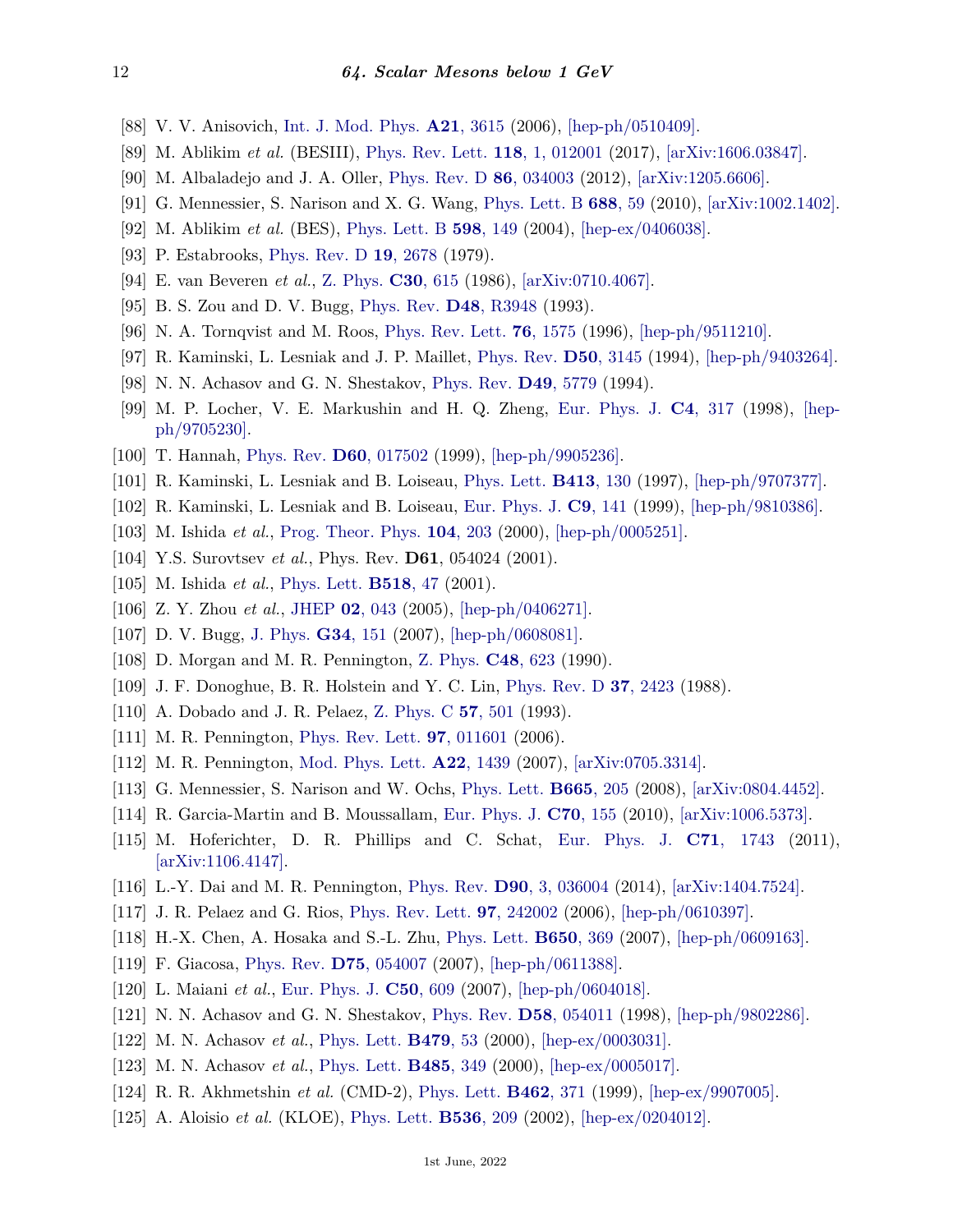- <span id="page-12-2"></span>[126] F. Ambrosino *et al.* (KLOE), [Eur. Phys. J.](http://doi.org/10.1140/epjc/s10052-006-0157-7) **C49**[, 473](http://doi.org/10.1140/epjc/s10052-006-0157-7) (2007), [\[hep-ex/0609009\].](https://arxiv.org/abs/hep-ex/0609009)
- <span id="page-12-6"></span>[127] M. Boglione and M. R. Pennington, [Eur. Phys. J.](http://doi.org/10.1007/s100520050509) **C9**[, 11](http://doi.org/10.1007/s100520050509) (1999), [\[hep-ph/9812258\].](https://arxiv.org/abs/hep-ph/9812258)
- [128] T. Mori *et al.* (Belle), [Phys. Rev.](http://doi.org/10.1103/PhysRevD.75.051101) **D75**[, 051101](http://doi.org/10.1103/PhysRevD.75.051101) (2007), [\[hep-ex/0610038\].](https://arxiv.org/abs/hep-ex/0610038)
- <span id="page-12-7"></span>[129] N. N. Achasov and G. N. Shestakov, [Phys. Rev.](http://doi.org/10.1103/PhysRevD.77.074020) **D77**[, 074020](http://doi.org/10.1103/PhysRevD.77.074020) (2008), [\[arXiv:0712.0885\].](https://arxiv.org/abs/0712.0885)
- <span id="page-12-8"></span>[130] M. R. Pennington *et al.*, [Eur. Phys. J.](http://doi.org/10.1140/epjc/s10052-008-0648-9) **[C56](http://doi.org/10.1140/epjc/s10052-008-0648-9)**, 1 (2008), [\[arXiv:0803.3389\].](https://arxiv.org/abs/0803.3389)
- <span id="page-12-9"></span>[131] R. Fleischer, R. Knegjens and G. Ricciardi, [Eur. Phys. J.](http://doi.org/10.1140/epjc/s10052-011-1832-x) **C71**[, 1832](http://doi.org/10.1140/epjc/s10052-011-1832-x) (2011), [\[arXiv:1109.1112\].](https://arxiv.org/abs/1109.1112)
- <span id="page-12-10"></span>[132] S. Stone and L. Zhang, [Phys. Rev. Lett.](http://doi.org/10.1103/PhysRevLett.111.062001) **111**[, 6, 062001](http://doi.org/10.1103/PhysRevLett.111.062001) (2013), [\[arXiv:1305.6554\].](https://arxiv.org/abs/1305.6554)
- <span id="page-12-11"></span>[133] R. Aaij *et al.* (LHCb), [Phys. Rev.](http://doi.org/10.1103/PhysRevD.90.012003) **D90**[, 1, 012003](http://doi.org/10.1103/PhysRevD.90.012003) (2014), [\[arXiv:1404.5673\].](https://arxiv.org/abs/1404.5673)
- <span id="page-12-12"></span>[134] R. Aaij *et al.* (LHCb), [Phys. Rev.](http://doi.org/10.1103/PhysRevD.89.092006) **D89**[, 9, 092006](http://doi.org/10.1103/PhysRevD.89.092006) (2014), [\[arXiv:1402.6248\].](https://arxiv.org/abs/1402.6248)
- <span id="page-12-1"></span>[135] J. T. Daub, C. Hanhart and B. Kubis, [JHEP](http://doi.org/10.1007/JHEP02(2016)009) **02**[, 009](http://doi.org/10.1007/JHEP02(2016)009) (2016), [\[arXiv:1508.06841\].](https://arxiv.org/abs/1508.06841)
- [136] D. Barberis *et al.* (WA102), [Phys. Lett.](http://doi.org/10.1016/S0370-2693(99)00909-0) **[B462](http://doi.org/10.1016/S0370-2693(99)00909-0)**, 462 (1999), [\[hep-ex/9907055\].](https://arxiv.org/abs/hep-ex/9907055)
- [137] D. Barberis *et al.* (WA102), [Phys. Lett.](http://doi.org/10.1016/S0370-2693(00)00374-9) **[B479](http://doi.org/10.1016/S0370-2693(00)00374-9)**, 59 (2000), [\[hep-ex/0003033\].](https://arxiv.org/abs/hep-ex/0003033)
- [138] M. Gaspero, [Nucl. Phys.](http://doi.org/10.1016/0375-9474(93)90206-D) **[A562](http://doi.org/10.1016/0375-9474(93)90206-D)**, 407 (1993).
- [139] A. Adamo *et al.*, [Nucl. Phys.](http://doi.org/10.1016/0375-9474(93)90379-C) **[A558](http://doi.org/10.1016/0375-9474(93)90379-C)**, 13C (1993).
- [140] C. Amsler *et al.* (Crystal Barrel), [Phys. Lett.](http://doi.org/10.1016/0370-2693(94)91176-2) **[B322](http://doi.org/10.1016/0370-2693(94)91176-2)**, 431 (1994).
- [141] A. Abele *et al.* (Crystal Barrel), [Eur. Phys. J.](http://doi.org/10.1007/s100520100601) **C19**[, 667](http://doi.org/10.1007/s100520100601) (2001).
- [142] A. Abele *et al.* (CRYSTAL BARREL), [Eur. Phys. J.](http://doi.org/10.1007/s100520100735) **C21**[, 261](http://doi.org/10.1007/s100520100735) (2001).
- [143] D. Barberis *et al.* (WA102), [Phys. Lett.](http://doi.org/10.1016/S0370-2693(99)01413-6) **[B471](http://doi.org/10.1016/S0370-2693(99)01413-6)**, 440 (2000), [\[hep-ex/9912005\].](https://arxiv.org/abs/hep-ex/9912005)
- <span id="page-12-13"></span>[144] R. L. Jaffe, [Phys. Rev.](http://doi.org/10.1103/PhysRevD.15.267) **D15**[, 267](http://doi.org/10.1103/PhysRevD.15.267) (1977).
- [145] M. G. Alford and R. L. Jaffe, [Nucl. Phys.](http://doi.org/10.1016/S0550-3213(00)00155-3) **[B578](http://doi.org/10.1016/S0550-3213(00)00155-3)**, 367 (2000), [\[hep-lat/0001023\].](https://arxiv.org/abs/hep-lat/0001023)
- <span id="page-12-0"></span>[146] L. Maiani *et al.*, [Phys. Rev. Lett.](http://doi.org/10.1103/PhysRevLett.93.212002) **93**[, 212002](http://doi.org/10.1103/PhysRevLett.93.212002) (2004), [\[hep-ph/0407017\].](https://arxiv.org/abs/hep-ph/0407017)
- [147] L. Maiani, A. D. Polosa and V. Riquer, [Phys. Lett.](http://doi.org/10.1016/j.physletb.2007.05.051) **[B651](http://doi.org/10.1016/j.physletb.2007.05.051)**, 129 (2007), [\[hep-ph/0703272\].](https://arxiv.org/abs/hep-ph/0703272)
- <span id="page-12-3"></span>[148] V. V. Anisovich and A. V. Sarantsev, [Int. J. Mod. Phys. A](http://doi.org/10.1142/S0217751X09043286) **24**[, 2481](http://doi.org/10.1142/S0217751X09043286) (2009).
- <span id="page-12-4"></span>[149] N. N. Achasov, S. A. Devyanin and G. N. Shestakov, [Phys. Lett.](http://doi.org/10.1016/0370-2693(79)90488-X) **88B**[, 367](http://doi.org/10.1016/0370-2693(79)90488-X) (1979).
- <span id="page-12-21"></span>[150] J.-J. Wu, Q. Zhao and B. S. Zou, [Phys. Rev.](http://doi.org/10.1103/PhysRevD.75.114012) **D75**[, 114012](http://doi.org/10.1103/PhysRevD.75.114012) (2007), [\[arXiv:0704.3652\].](https://arxiv.org/abs/0704.3652)
- <span id="page-12-22"></span>[151] C. Hanhart, B. Kubis and J. R. Pelaez, [Phys. Rev.](http://doi.org/10.1103/PhysRevD.76.074028) **D76**[, 074028](http://doi.org/10.1103/PhysRevD.76.074028) (2007), [\[arXiv:0707.0262\].](https://arxiv.org/abs/0707.0262)
- <span id="page-12-5"></span>[152] L. Roca, [Phys. Rev.](http://doi.org/10.1103/PhysRevD.88.014045) **D88**[, 014045](http://doi.org/10.1103/PhysRevD.88.014045) (2013), [\[arXiv:1210.4742\].](https://arxiv.org/abs/1210.4742)
- <span id="page-12-14"></span>[153] G. 't Hooft *et al.*, [Phys. Lett.](http://doi.org/10.1016/j.physletb.2008.03.036) **[B662](http://doi.org/10.1016/j.physletb.2008.03.036)**, 424 (2008), [\[arXiv:0801.2288\].](https://arxiv.org/abs/0801.2288)
- <span id="page-12-15"></span>[154] J. D. Weinstein and N. Isgur, [Phys. Rev.](http://doi.org/10.1103/PhysRevD.41.2236) **D41**[, 2236](http://doi.org/10.1103/PhysRevD.41.2236) (1990).
- <span id="page-12-16"></span>[155] T. Barnes, [Phys. Lett.](http://doi.org/10.1016/0370-2693(85)91261-4) **[165B](http://doi.org/10.1016/0370-2693(85)91261-4)**, 434 (1985).
- [156] Z. P. Li, F. E. Close and T. Barnes, [Phys. Rev.](http://doi.org/10.1103/PhysRevD.43.2161) **D43**[, 2161](http://doi.org/10.1103/PhysRevD.43.2161) (1991).
- [157] R. Delbourgo, D.-s. Liu and M. D. Scadron, [Phys. Lett.](http://doi.org/10.1016/S0370-2693(98)01538-X) **[B446](http://doi.org/10.1016/S0370-2693(98)01538-X)**, 332 (1999), [\[hep-ph/9811474\].](https://arxiv.org/abs/hep-ph/9811474)
- [158] J. L. Lucio Martinez and M. Napsuciale, [Phys. Lett.](http://doi.org/10.1016/S0370-2693(99)00400-1) **[B454](http://doi.org/10.1016/S0370-2693(99)00400-1)**, 365 (1999), [\[hep-ph/9903234\].](https://arxiv.org/abs/hep-ph/9903234)
- <span id="page-12-20"></span>[159] C. Hanhart *et al.*, [Phys. Rev.](http://doi.org/10.1103/PhysRevD.75.074015) **D75**[, 074015](http://doi.org/10.1103/PhysRevD.75.074015) (2007), [\[hep-ph/0701214\].](https://arxiv.org/abs/hep-ph/0701214)
- [160] R. H. Lemmer, [Phys. Lett.](http://doi.org/10.1016/j.physletb.2007.03.071) **[B650](http://doi.org/10.1016/j.physletb.2007.03.071)**, 152 (2007), [\[hep-ph/0701027\].](https://arxiv.org/abs/hep-ph/0701027)
- <span id="page-12-17"></span>[161] T. Branz, T. Gutsche and V. E. Lyubovitskij, [Eur. Phys. J.](http://doi.org/10.1140/epja/i2008-10635-1) **A37**[, 303](http://doi.org/10.1140/epja/i2008-10635-1) (2008),  $\arXiv:0712.0354$ .
- <span id="page-12-19"></span><span id="page-12-18"></span>[162] A. Deandrea *et al.*, [Phys. Lett.](http://doi.org/10.1016/S0370-2693(01)00183-6) **[B502](http://doi.org/10.1016/S0370-2693(01)00183-6)**, 79 (2001), [\[hep-ph/0012120\].](https://arxiv.org/abs/hep-ph/0012120)
- [163] K. M. Ecklund *et al.* (CLEO), [Phys. Rev.](http://doi.org/10.1103/PhysRevD.80.052009) **D80**[, 052009](http://doi.org/10.1103/PhysRevD.80.052009) (2009), [\[arXiv:0907.3201\].](https://arxiv.org/abs/0907.3201)